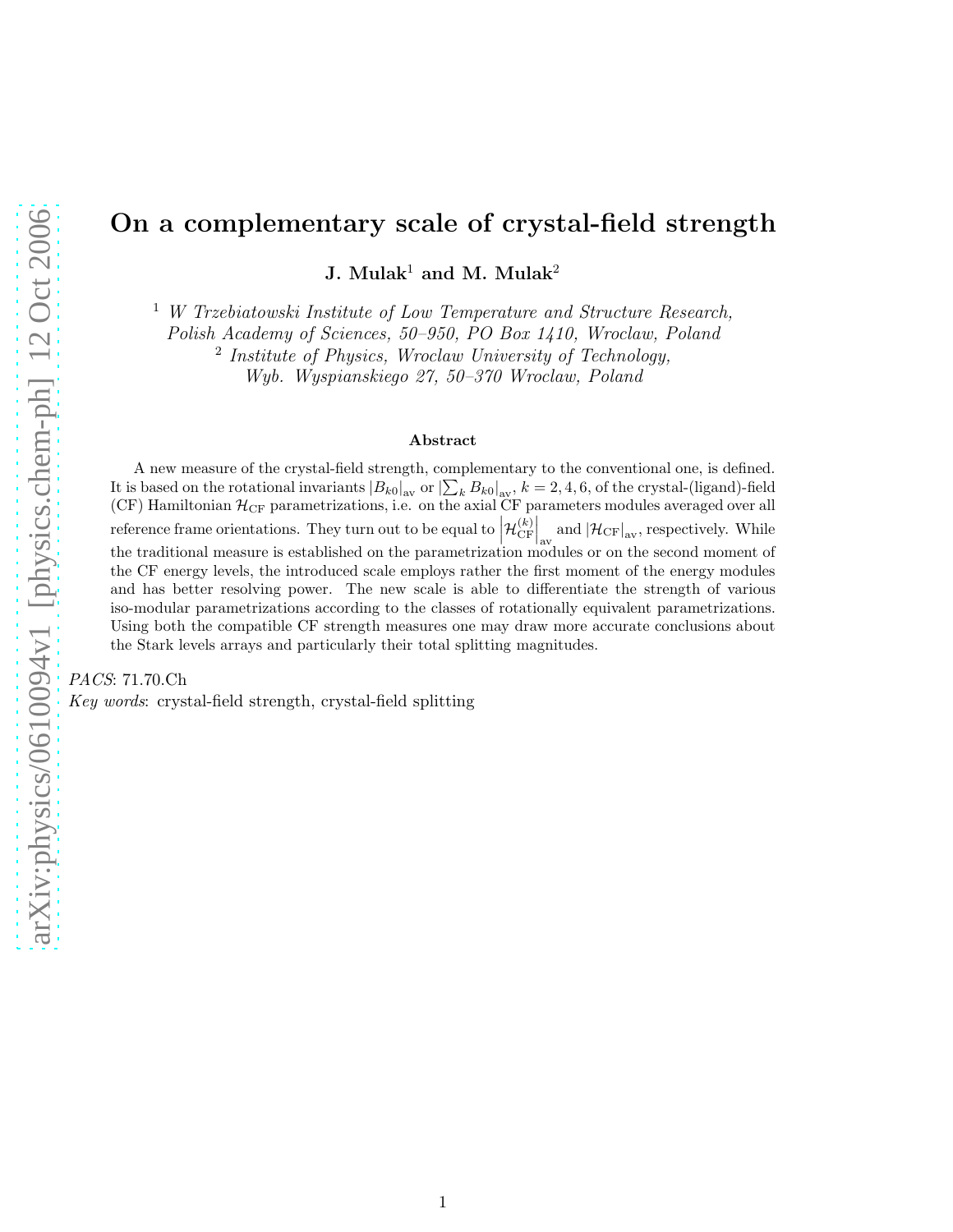## 1. Introduction

Solid state experimentalists, especially spectroscopists, still need a reliable scale quantitatively characterizing the effect of crystal-field interaction, i.e. defining the so-called crystal-field strength. Such a parameter could directly verify and compare various parametrizations of the crystal-field Hamiltonian  $\mathcal{H}_{CF}$ , which may come from different fittings experimental data when the orientations of reference frames associated with these parametrizations are unknown in the majority of cases.

Although such a conventional scale for measuring the strength of the crystal-field has been already introduced over twenty years ago [1,2], in some cases it seems to be insufficiently precise. It employs the basic rotational invariants of the  $\mathcal{H}_{CF}$ , i.e. the modules of its  $2^k$ -pole components  $\mathcal{H}_{CF}^{(k)}$ , defined as  $M_k =$  $\left(\sum_q |B_{kq}|^2\right)^{1/2}$ , as well as uses the global  $\mathcal{H}_{CF}$  modulus  $M = \left(\sum_k \sum_q |B_{kq}|^2\right)^{1/2}$ . In the first case the partial crystal-field strength is defined as  $S_k = \left(\frac{1}{2k+1}\right)^{1/2} M_k$ , while in the second case the global crystalfield strength is given by  $S = (\sum_k S_k^2)^{1/2}$ . Throughout the paper the tensor (Wybourne) notation for the crystal-field Hamiltonian and the crystal-field parameters (CFPs),  $\mathcal{H}_{CF} = \sum_k \sum_q B_{kq} C_q^{(k)}$ , is consistently used [3]. The summations over  $k$  and  $q$  indices run, in each individual case, over strictly specified values according to the kind of central ion and its point symmetry.

Both the parameters  $S_k$  and S themselves are not a direct measure of the real magnitude of the initial state splitting, since the crystal-field effect depends also on the properties of an object (a paramagnetic ion) upon which the  $\mathcal{H}_{CF}$  acts. Namely, the response of the system to the  $\mathcal{H}_{CF}$ perturbation reflects the symmetry of the electron density distribution of the central ion open-shell. For instance, an S-type ion like  $Gd^{3+}$  feels no crystal field (in the first order of perturbation) no matter how strong is the surrounding field.

The effect of splitting can be most simply expressed by the so-called second moments  $\sigma_k^2$  or  $\sigma^2$  of the CF sublevels within the initial state upon switching on the  $\mathcal{H}_{CF}^{(k)}$  (or  $\mathcal{H}_{CF}$ ) perturbation. In fact, the second moment is easily represented by the scalar crystal-field strength parameters, either  $S_k$  or S (section 2). However, although the effective  $\mathcal{H}_{CF}^{(k)}$  multipoles (for  $k = 2, 4, 6$ ) contribute to the energy of individual Stark levels independently (as an algebraic sum), the simple linear relations between  $\sigma_k^2$ (or  $\sigma^2$ ), and  $S_k^2$  (or  $S^2$ ) are always fulfilled. As it is proved these relations strongly confine both the maximal ( $\Delta \mathcal{E}_{\text{max}}$ ) and minimal ( $\Delta \mathcal{E}_{\text{min}}$ ) nominally allowed splittings of the initial state (section 3). Moreover the actual crystal field splittings  $\Delta E$  can be additionally restricted (section 5). Naturally, all the iso-modular  $\mathcal{H}_{CF}$  parametrizations correspond to the same crystal-field strengths  $S_k$  and S. However, apart from the modules  $M_k$  and  $M$ , there exist also other rotational invariants of the  $\mathcal{H}_{CF}^{(k)}$  $CF$ or  $\mathcal{H}_{\rm CF}$  which distinguish the whole classes of the rotationally equivalent  $\mathcal{H}_{\rm CF}$  parameterizations, in other words the parameterizations referring to the same real crystal-field potential, but expressed in variously oriented reference frame. Interestingly, the new invariants turn out to be the average values of the axial parameter modulus  $|B_{k0}|_{\text{av}}$ ,  $k = 2, 4, 6$ , in the case of  $\mathcal{H}_{\text{CF}}^{(k)}$ , or  $|\sum_{k} B_{k0}|_{\text{av}}$  for the global  $H<sub>CF</sub>$  obtained after the averaging over all orientations of the reference frame, i.e. over the solid angle  $4\pi$ . As it is shown in the paper the average value of the axial parameter modulus or the average of the modulus of their sum are just equal to  $|\mathcal{H}_{CF}^{(k)}|_{\text{av}}$  and  $|\mathcal{H}_{CF}|_{\text{av}}$ , respectively (section 4).

The new scale of the crystal-field strength based on the above invariants is in principle consistent with the conventional one but it reveals more resolving power. Applying the new measure to the iso-modular parametrizations may lead to different strength parameters what is exemplified below for several cases (section 5). The introduced more subtle strength gradation established rather on the first moment of the sublevel energy modules gives, comparing to the second moment, additional information about the Stark levels array for various iso-modular  $\mathcal{H}_{CFS}$ , including the magnitude of the total splitting gap of the states. In this paper we confine ourselves to the pure model states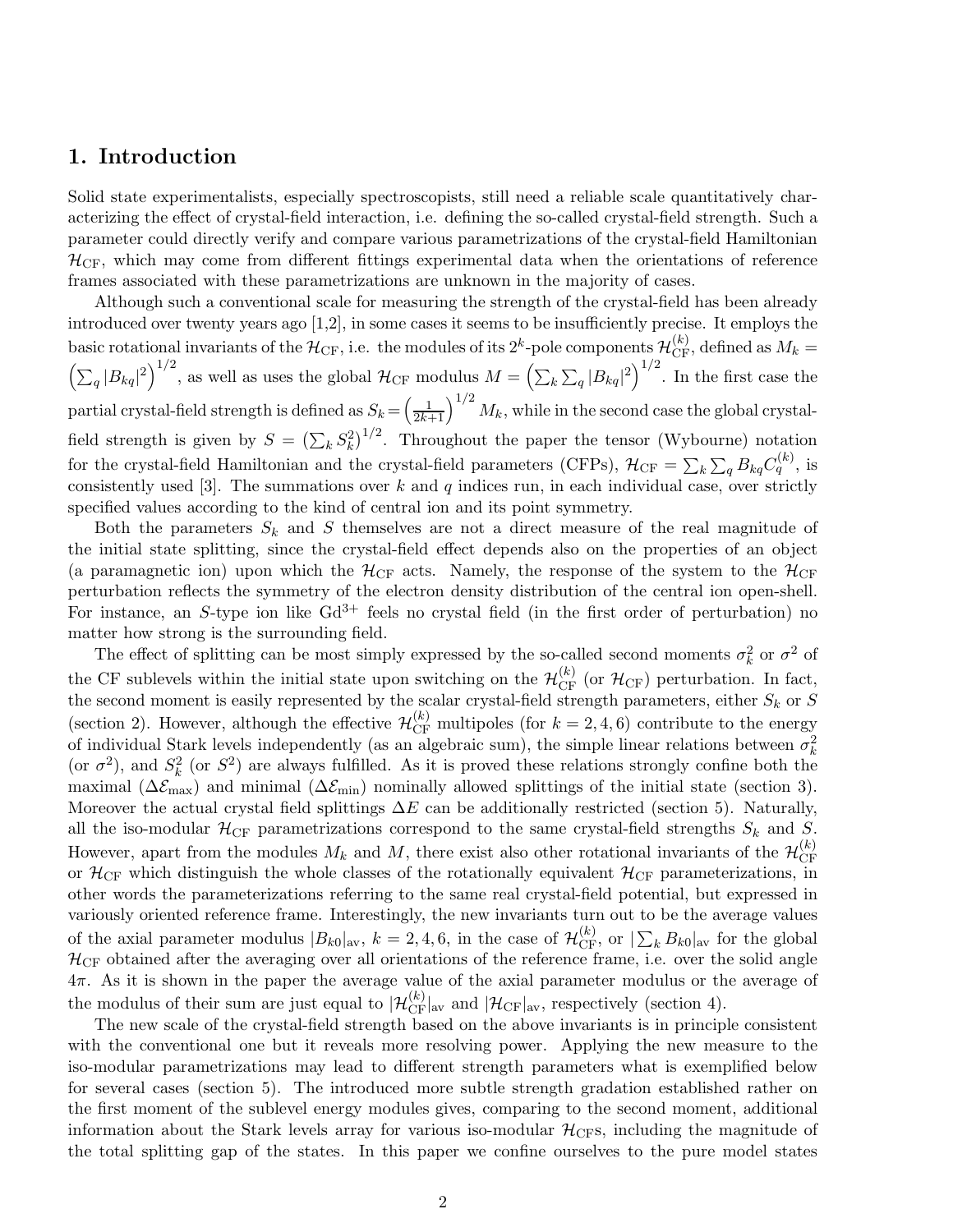of the zero-order approximation with a well defined angular momentum quantum number and the corresponding degeneration. These could be for instance Russell-Saunders coupled states  $|\alpha L S J\rangle$ coming from the  ${}^{2S+1}L$  terms, where  $\alpha$  stands for the remaining quantum numbers needed for their complete determination. Such states have a well defined quantum number  $J$  and the degeneration  $2J+1$ . The derivation of the analogical expressions including J-mixing effects [4] or a transformation to other functional bases of the zero-order approximation can be accomplished by using standard angular momentum re-coupling techniques [4-8]. In section 5 we analyse by way of example the crystal-field splitting of  $p^1$ ,  $d^1$  and  $f^1$  one-electron configurations and a typical complex state  ${}^3H_4$ for various iso-modular  $\mathcal{H}_{CF}^{(k)}$ ,  $k = 2, 4, 6$ . In the first three cases we avoid complex states re-coupling procedure which is a side issue to the problem under consideration. Since we study the differentiation of the effects due to various iso-modular Hamiltonians  $\mathcal{H}_{CF}^{(k)}$ , all CFPs values along with the Stark levels energies are given in  $M_k$  units.

#### 2. Conventional definition of the crystal-field strength parameter

The comparison and scaling of the crystal-field impact can be based upon the two types of scalar quantities,  $M_k$  and/or M, since both of them are rotationally invariant. A scalar crystal-field strength parameter of this kind was given firstly by Auzel and Malta [1,2] as (in original notation):

$$
N_v = \left[ \sum_{k,q} |B_q^k|^2 \left( \frac{2\pi}{2k+1} \right) \right]^{1/2},
$$

which is nothing more but M in the space spanned by spherical harmonics  $Y_q^k$ . In other words,  $N_v$ is a norm representing a distance in the space. Currently there are two definitions widely used in the literature [9-12]:

$$
S_k = \left(\frac{1}{2k+1}\sum_{q} |B_{kq}|^2\right)^{1/2} = \left\{\frac{1}{2k+1}\left[B_{k0}^2 + 2\sum_{q>0} (\text{Re}B_{kq})^2 + (\text{Im}B_{kq})^2\right]\right\}^{1/2},\tag{1}
$$

for  $k = 2, 4$  and 6 in the case of  $2^k$ -pole  $\mathcal{H}_{CF}$  component and

$$
S = (S_2^2 + S_4^2 + S_6^2)^{1/2} \qquad \text{or} \qquad S = \left[\frac{1}{3}(S_2^2 + S_4^2 + S_6^2)\right]^{1/2},\tag{2}
$$

for the global  $\mathcal{H}_{CF} = \sum_k \mathcal{H}_{CF}^{(k)}$  [4]. A word of caution seems to be worthy at this point. Namely, the values of  $S_k$  or S can differ according to the type of the  $\mathcal{H}_{CF}$  parametrization (operators) applied. They can be compared with each other only after proper recalculation. Since both these quantities are independent of the assumed axis system they allow to check whether the original CFP data sets and the transformed ones are compatible. The strengths  $S_k$  or S enable also a broad comparison of CFP data sets when the axis systems have not been explicitly defined, and undoubtedly they play a central role in the CF theory. What is also important and useful they are linked to the second moment of the Stark levels within a particular initial state  $|\alpha SLJ\rangle$  [4,13].

The second moment of the sublevels  $|n\rangle$  within  $|\alpha SLJ\rangle$  state upon introduction of a  $\mathcal{H}_{CF}$  perturbation is defined by

$$
\sigma^2(|\alpha SLJ\rangle) = \frac{1}{2J+1}\sum_n \left[E_n - \bar{E}(|\alpha SLJ\rangle)\right]^2, \tag{3}
$$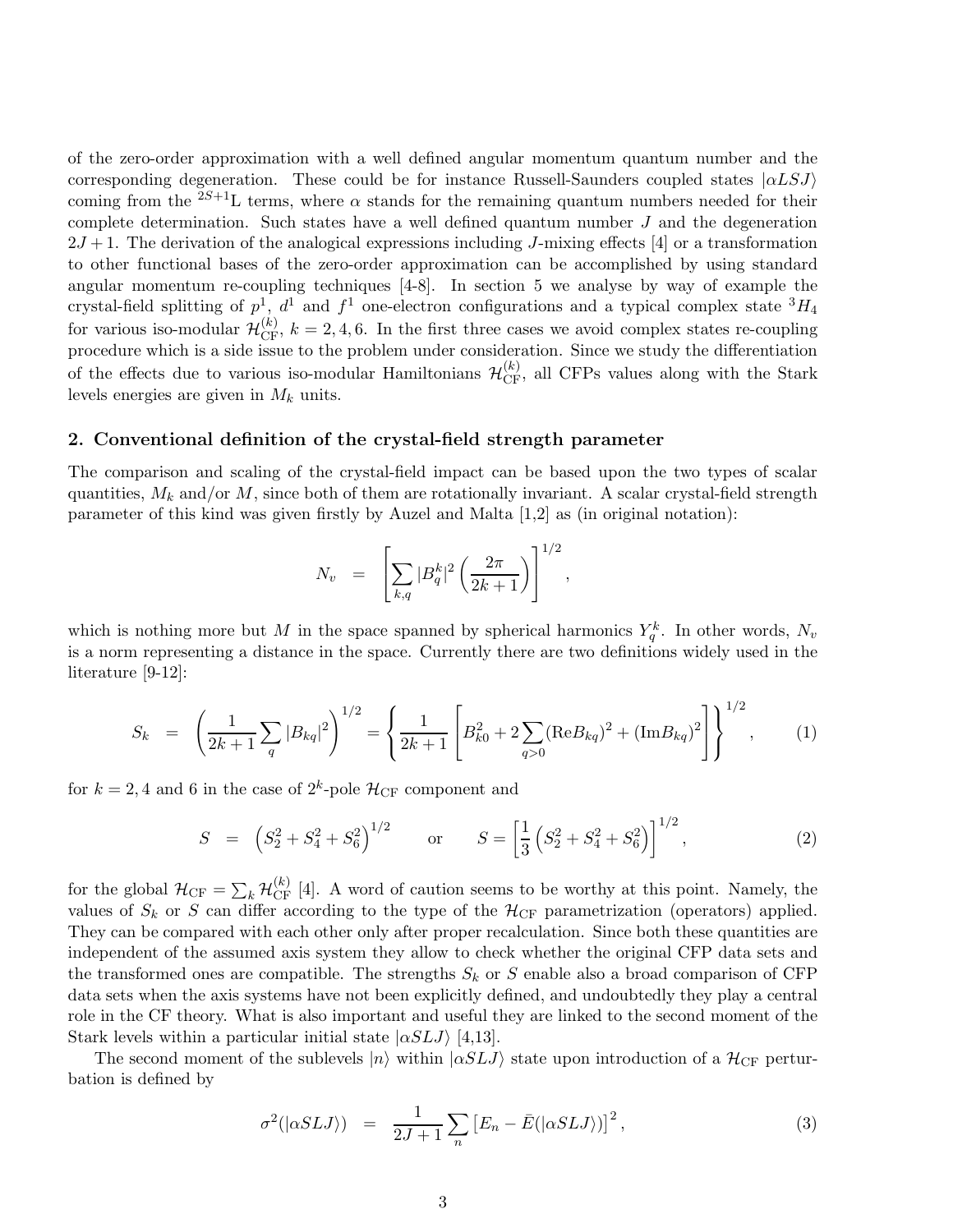where the center of gravity of the Stark levels belonging to the state  $|\alpha SLJ\rangle$  is given by

$$
\bar{E}(|\alpha SLJ\rangle) = \frac{1}{2J+1}\sum_{n} E_n,
$$

and  $E_n$  is the  $|n\rangle$  sublevel energy. Since  $\mathcal{H}_{CF}$  is diagonal in the  $|n\rangle$  basis and the second order effect of  $\mathcal{H}_{CF}$  interaction is neglected [4]

$$
\sigma^2(|\alpha SLJ\rangle) = \frac{1}{2J+1}Tr\left\{\mathcal{H}_{CF}^2\right\}.
$$

Hence

$$
\sigma^2(|\alpha SLJ\rangle) = \frac{1}{2J+1} \sum_{k} S_k^2 \left( \langle \alpha SLJ | C^{(k)} | \alpha SLJ \rangle \right)^2, \tag{4}
$$

what implies from the orthogonality of 3-j symbols [2,5,13]. The symbols  $\langle \alpha SLJ||C^{(k)}||\alpha SLJ\rangle$  are the double-bar or reduced matrix elements of the spherical tensor operators. According to Wigner-Eckart theorem [14] they are independent of the reference frame orientation. Their origin and physical meaning stem from the following relationships [5-8,15]:

$$
\langle \alpha SLJM_J|C_q^{(k)}|\alpha SL'J'M'_J\rangle\;\;=\;\;(-1)^{J-M_J}\left(\begin{array}{ccc}J&k&J'\\-M_J&q&M'_J\end{array}\right)\langle \alpha SLJM_J||C^{(k)}||\alpha SL'J'\rangle,
$$

where the reduced matrix element follows the  $3-j$  factor. Further use of tensor formalism yields

$$
\langle \alpha SLJ || C^{(k)} || \alpha SL'J' \rangle = (-1)^{S+L'+J+k} \left[ (2J+1)(2J'+1) \right]^{1/2} \left\{ \begin{array}{cc} J & J' & k \\ L' & L & S \end{array} \right\} \langle \alpha SL || C^{(k)} || \alpha SL' \rangle,
$$

where the double-reduced matrix element follows now the  $6-i$  symbol. We can also pass to the matrix elements of the unit operators  $U^{(k)}$  [5-8,15], i.e. normalized equivalents of  $C^{(k)}$ , since

$$
\langle \alpha SL||C^{(k)}||\alpha SL'\rangle = \langle \alpha SL||U^{(k)}||\alpha SL'\rangle\langle l||C^{(k)}||l\rangle,
$$

and  $l$  is the angular momentum quantum number of the open-shell electrons. The reduced matrix elements of the  $U^{(k)}$  operators have been compiled by Nielson and Koster [16], whereas the 3-j and  $6-j$  symbols can be found in the tables by Rotenberg et al  $[7]$ .

The simple relation between the  $\sigma_k^2$  and  $S_k^2$  (Eq.4) can be also proved employing Vieta's formulas for roots of the  $\mathcal{H}_{\rm CF}^{(k)}$  matrix characteristic polynomial

$$
E^{n} + a_1 E^{n-1} + a_2 E^{n-2} + \dots a_n = 0,
$$

which is here of order of  $n = 2J + 1$ . All its coefficients and roots must be real what follows obviously from the  $\mathcal{H}_{CF}$  hermiticity. Interestingly, some characteristics of the sublevels spectrum may be described in terms of the elementary algebra. Firstly, as the energy center of gravity of the initial state is conserved, i.e.  $(\sum_{i=1}^n E_i = 0)^2$ , the  $a_1$  coefficient standing at  $E^{n-1}$  must vanish. Next, since  $0 = (\sum_i^n E_i = 0)^2 = \sum_{i=1}^n E_i^2 + 2 \sum_{i>j} E_i E_j$ , the second moment, i.e. the sum of the root squares (divided by  $2J + 1$ ) is equal to  $\frac{-2a_2}{2J+1}$ . It can be also shown that

$$
-2a_2 = \frac{1}{2k+1} M_k^2 \langle J || C^{(k)} || J \rangle^2,
$$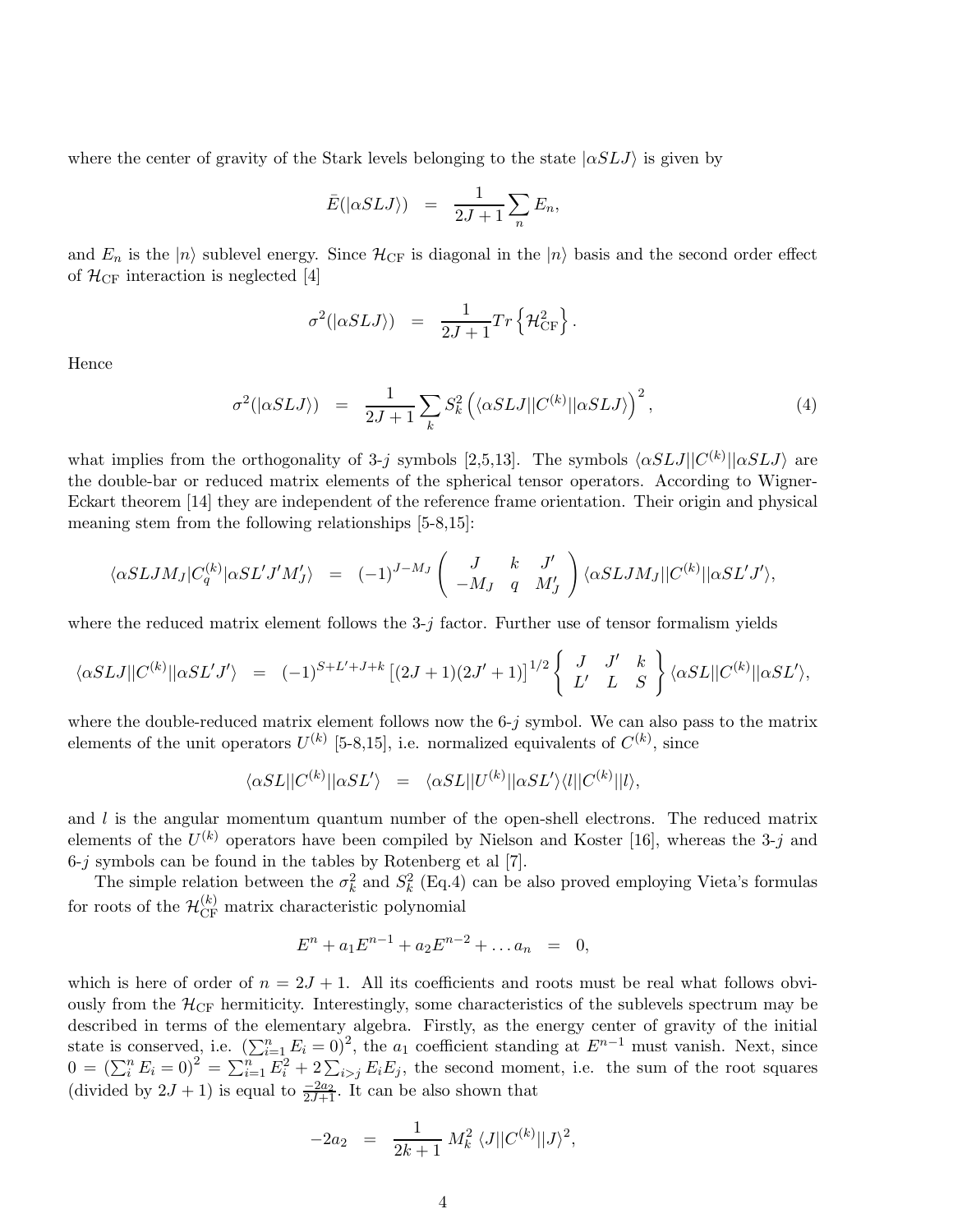where the simplified notation for the reduced matrix element representing only the last quantum number has been introduced. Hence, between  $\sigma_k^2$  and  $S_k^2$  a simple formula holds (Eq.4)

$$
\sigma_k^2 = \frac{1}{2J+1} S_k^2 \langle J || C^{(k)} || J \rangle^2.
$$
\n(5)

In other words,  $\sigma_k$  is proportional to  $S_k$ . Finally, a free term of the characteristic polynomial is given as  $a_n = (-1)^n E_1 E_2 ... E_n$ , what may be helpful analyzing the solutions. For instance, if one root equals zero then a free term vanishes.

The problem becomes more complex for the global crystal-field strength  $S$  (Eq.2), since then the components  $S_k^2$  contribute to the sum with their weights  $\langle J||C^{(k)}||J\rangle^2$  (Eq.4). This is why there is no straightforward proportionality between  $\sigma^2$  and  $S^2$  in this case. Nevertheless  $\sigma$  is a positively defined quadratic form of  $S_k$  and, in consequence, the inputs of particular  $\mathcal{H}_{CF}$  2<sup>k</sup>-poles into  $\sigma^2$ cannot compensate themselves. The condition that  $\sigma^2$  is constant for various iso-modular  $\mathcal{H}_{CF}$  does not exclude, however, a possible differentiation of the CF sublevels sequence and structure, as well as the initial state total splitting. In fact,  $\sigma$  and S could be correlated similarly as  $\sigma_k$  and  $S_k$  in the previous case, only if the elements  $\langle J||C^{(k)}||J\rangle$  were equal for all k. Nevertheless, the second moment of the Stark levels within a particular state  $|\alpha SLJ\rangle$  is simply given in terms of  $S_2$ ,  $S_4$  and  $S_6$ . Auzel and Malta [2] made an attempt to average the  $\sigma^2$  quadratic form by bringing down its respective ellipsoid  $\sum_k S_k^2 \langle J || C^{(k)} || J \rangle^2$  in the k-space to a sphere of the same volume  $\sum_k S_k^2 \left[ \Pi_k \langle J || C^{(k)} || J \rangle^2 \right]^{1/3}$ and having a radius equal to the geometric mean of the three ellipsoid axes. In practice, unfortunately, this elegant approach does not always lead to acceptable results. In the literature the overall effect of the crystal-field interaction is often characterized by a quantitative comparison of the crystal-field strength [17-20]. Additionally, a systematic correlation between the free ion parameters and the CF strength is observed, namely increase of the crystal-field interaction results in the reduction of the free-ion parameters [17]. The CF strength increases in the RE series with decreasing ionic radius of the  $RE^{3+}$  host cation [19]. The physical meaning of the CF strength scalar parameter is also supported by the fact that it rises with pressure applied to a sample [21,22]. The CF strength parameter has also been used to compare the root mean square error obtained for crystal fields of different strength. However, its use in such a case is restricted only to comparisons of the identical site symmetries [10,23]. Furthermore, within the approximation to the second order in the crystal-field, the shift in the center of gravity of a particular  $2S+1L_J$  state due to J-mixing effects is a simple linear function of the  $S_k^2$  [4,17]. The concept of the  $S_k^2$  or S can be extended to define the quantities  $C_k$  and  $C_G$  [13] as normalized "scalar products" of any two compared parametrizations. These quantities represent the "angles" between the two considered parametrizations and are a convenient measure of the closeness, i.e. the correlation of any two CFPs sets.

## 3. The correspondence of the Stark levels second moment of  $|J\rangle$  state to its nominally allowed splittings

The second moment of CF levels,  $\sigma^2$ , essentially limits a formally allowed range of the initial state  $|J\rangle$ total splittings  $\Delta \mathcal{E}$  for different but iso-modular  $\mathcal{H}_{\text{CF}}$ s. Such energy splitting confinement differs for non-Kramers and Kramers ions what is specified in details below.

Let us firstly study the case of any integer J, i.e. non-Kramers ions. Having to keep a constant  $\sigma^2$ the minimal hypothetical splitting  $\Delta \mathcal{E}_{min}$  of the  $(2J+1)$ -fold degenerate state takes place when J levels assume identical energy of  $\frac{J+1}{2J+1}\Delta\mathcal{E}_{\text{min}}$ , and the remaining  $J+1$  levels take the energy  $\frac{-J}{2J+1}\Delta\mathcal{E}_{\text{min}}$ , or vice versa. Further this is referred as Type I splitting. Then

$$
\sigma^2 = \frac{J(J+1)(\Delta \mathcal{E}_{\min})^2}{(2J+1)^2}, \qquad \Delta \mathcal{E}_{\min} = \sigma \frac{2J+1}{\sqrt{J(J+1)}}.
$$
\n(6)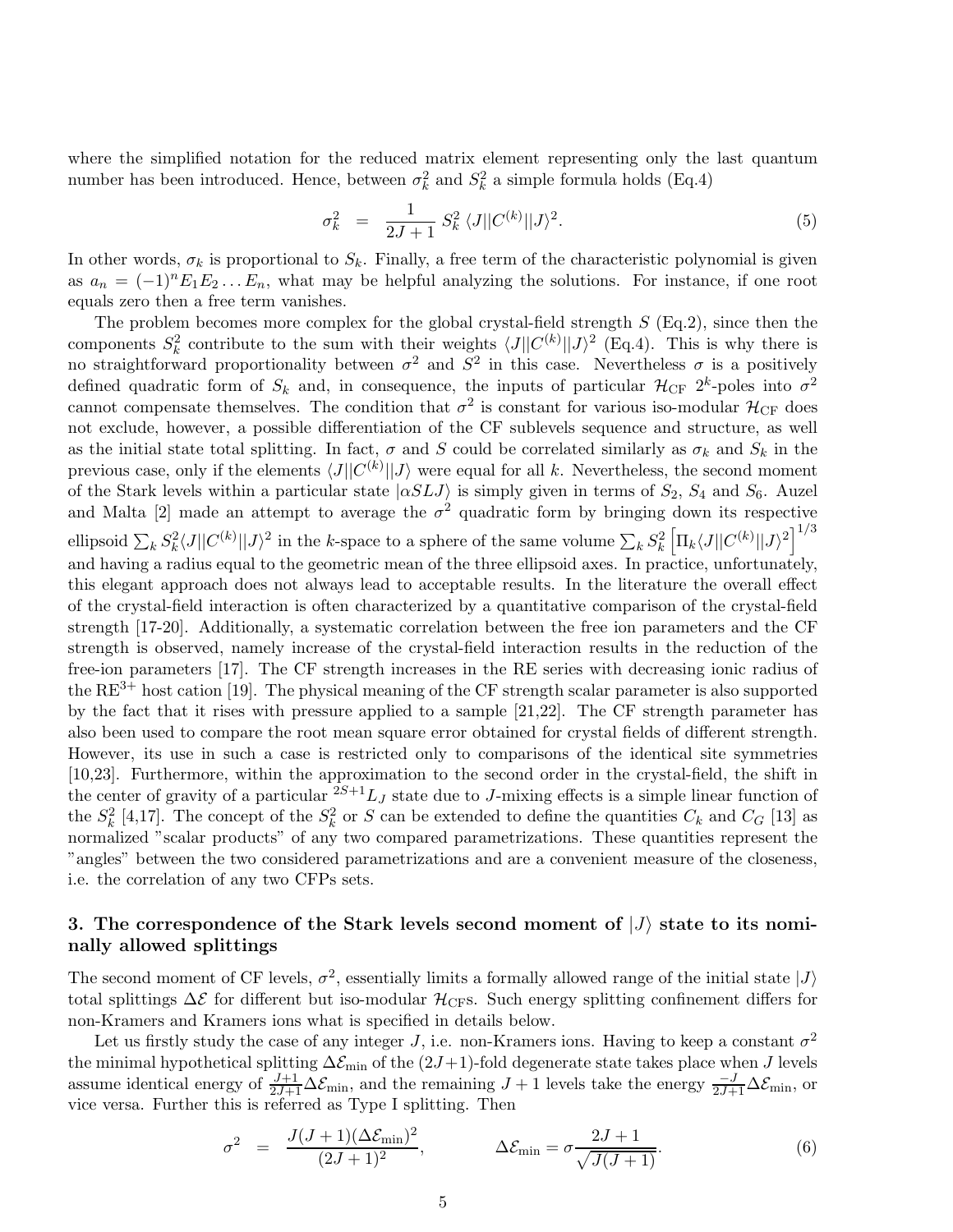In turn, the maximal hypothetical splitting  $\Delta \mathcal{E}_{\text{max}}$  occurs for one level of  $\Delta \mathcal{E}_{\text{max}}/2$  energy, one of  $-\Delta \mathcal{E}_{\text{max}}/2$ , and the rest  $(2J-1)$  levels with zero energy. Further this is referred as Type II splitting. Then

$$
\sigma^2 = \frac{2\left(\Delta \mathcal{E}_{\text{max}}/2\right)^2}{2J+1}, \qquad \Delta \mathcal{E}_{\text{max}} = \sigma \sqrt{2(2J+1)}, \tag{7}
$$

and hence

$$
\frac{\Delta \mathcal{E}_{\text{max}}}{\Delta \mathcal{E}_{\text{min}}} = \sqrt{\frac{2J(J+1)}{2J+1}}.
$$
\n(8)

Let us also consider, following Auzel and Malta [2], the case of the homogenous splitting  $\Delta \mathcal{E}_{\text{hom}}$ , when

$$
\sigma^2 = \frac{2(1+4+\ldots+J^2)(\Delta \mathcal{E}_{\text{hom}}/2J)^2}{2J+1} \quad \text{and} \quad \Delta \mathcal{E}_{\text{hom}} = 2\sigma \sqrt{\frac{3J}{J+1}}.
$$
 (9)

Below it will be referred as Type III splitting. For example, if  $J = 4$  then  $\Delta \mathcal{E}_{min} = \sigma \frac{9}{2\sqrt{5}} = 2.01\sigma$ ,  $2\sqrt{5}$  $\Delta \mathcal{E}_{\text{max}} = \sigma 3\sqrt{2}\sigma = 4.24\sigma, \ \Delta \mathcal{E}_{\text{hom}} = 4\sigma \sqrt{3/5} = 3.10\sigma, \ \text{and finally the ratio } \frac{\Delta \mathcal{E}_{\text{max}}}{\Delta \mathcal{E}_{\text{min}}} = 2.11.$ 

For  $J = 1, \ \Delta \mathcal{E}_{\min} = \sigma \frac{3}{\sqrt{2}}$  $\frac{1}{2}$ ,  $\Delta \mathcal{E}_{\text{max}} = \Delta \mathcal{E}_{\text{hom}} = \sigma \sqrt{6}$ . The ratio  $\frac{\Delta \mathcal{E}_{\text{max}}}{\Delta \mathcal{E}_{\text{min}}} = 2/\sqrt{3} = 1.16$  and this narrow interval strictly limits the  $\Delta \mathcal{E}$  variation. It has a simple graphical interpretation. As is known, three real roots of a third order equation must fulfill the conditions (Cardan's formulas) presented in Fig.1a, where the angle  $\varphi$  is a function of the equation coefficients. The maximal and minimal splittings  $\Delta \mathcal{E}$  correspond to the solutions shown in Figs 1b and 1c, respectively.

Let us now pass to the Kramers ions with a half integer J. Here, two cases should be analyzed. Firstly, if an even number of doublets  $(2J + 1)/2$  occurs the minimal  $|J\rangle$  state splitting takes place when  $(2J + 1)/4$  doublets have the energy  $\Delta \mathcal{E}_{min}/2$ , and the next  $(2J + 1)/4$  doublets the energy  $-\Delta \mathcal{E}_{\text{min}}/2$ . Then,

$$
\sigma^2 = \frac{4[(2J+1)/4](\Delta \mathcal{E}_{\min}/2)^2}{2J+1}, \qquad \Delta \mathcal{E}_{\min} = 2\sigma.
$$

In turn, the maximal splitting,  $\Delta \mathcal{E}_{\text{max}}$ , will appear if one of the doublets will be of energy  $\Delta \mathcal{E}_{\text{max}}/2$ , and the second one of energy  $-\Delta \mathcal{E}_{\text{max}}/2$  with all the rest of levels with zero energy. This time

$$
\sigma^2 = \frac{4\left(\Delta \mathcal{E}_{\text{max}}/2\right)^2}{2J+1}, \qquad \Delta \mathcal{E}_{\text{max}} = \sigma \sqrt{2J+1},
$$

and therefore now

$$
\frac{\Delta \mathcal{E}_{\text{max}}}{\Delta \mathcal{E}_{\text{min}}} = \frac{\sqrt{2J+1}}{2}.
$$

Secondly, for an odd number of Kramers doublets  $\Delta \mathcal{E}_{\text{min}} = \frac{2\sigma(2J+1)}{\sqrt{(2J+3)(2J+3)}}$  $\frac{2\sigma(2J+1)}{(2J+3)(2J-1)}$  and  $\Delta \mathcal{E}_{\text{max}}$  =  $\sigma\sqrt{2J+1}$ , with  $\frac{\Delta\mathcal{E}_{\text{max}}}{\Delta\mathcal{E}_{\text{min}}} = \frac{1}{2}\sqrt{\frac{(2J+3)(2J-1)}{2J+1}}$ .

The homogenous splitting  $\Delta \mathcal{E}_{\text{hom}}$  for an even number of doublets  $(J = (4k+3)/2)$  and for an odd number of doublets  $(J = (4k + 1)/2)$ , where  $k = 0, 1, \ldots$ , amounts correspondingly to  $\sigma \sqrt{\frac{3(2J-1)}{J}}$ and  $2\sigma\sqrt{\frac{3(2J-1)}{2J+3}}$ . By way of example, if  $J=9/2$  (i.e. for five doublets), then  $\Delta\mathcal{E}_{\text{min}}=\sigma\frac{5}{\sqrt{3}}$  $\frac{1}{6} = 2.04\sigma,$  $\Delta \mathcal{E}_{\text{max}} = \sigma \sqrt{10} = 3.16\sigma$ , and  $\Delta \mathcal{E}_{\text{hom}} = 2.83\sigma$ . In the case of Kramers ions the  $\Delta \mathcal{E}$  variation range turns out to be smaller than that for non-Kramers ions, which is seen comparing the  $\Delta\mathcal{E}_{\text{min}}$  and  $\Delta\mathcal{E}_{\text{max}}$ for  $J = 4$  and  $J = 9/2$ . Finally, taking the most extreme case of  $J = 15/2$  for f-electron configurations (e.g. for Dy<sup>3+</sup>, Er<sup>3+</sup>) with eight doublets, we would obtain  $\Delta \mathcal{E}_{\min} = \sigma \frac{16}{3\sqrt{2}}$  $\frac{16}{3\sqrt{7}} = 2.02\sigma$ ,  $\Delta \mathcal{E}_{\text{max}} = 4\sigma$ , and  $\Delta \mathcal{E}_{\text{hom}} = 2.37 \sigma.$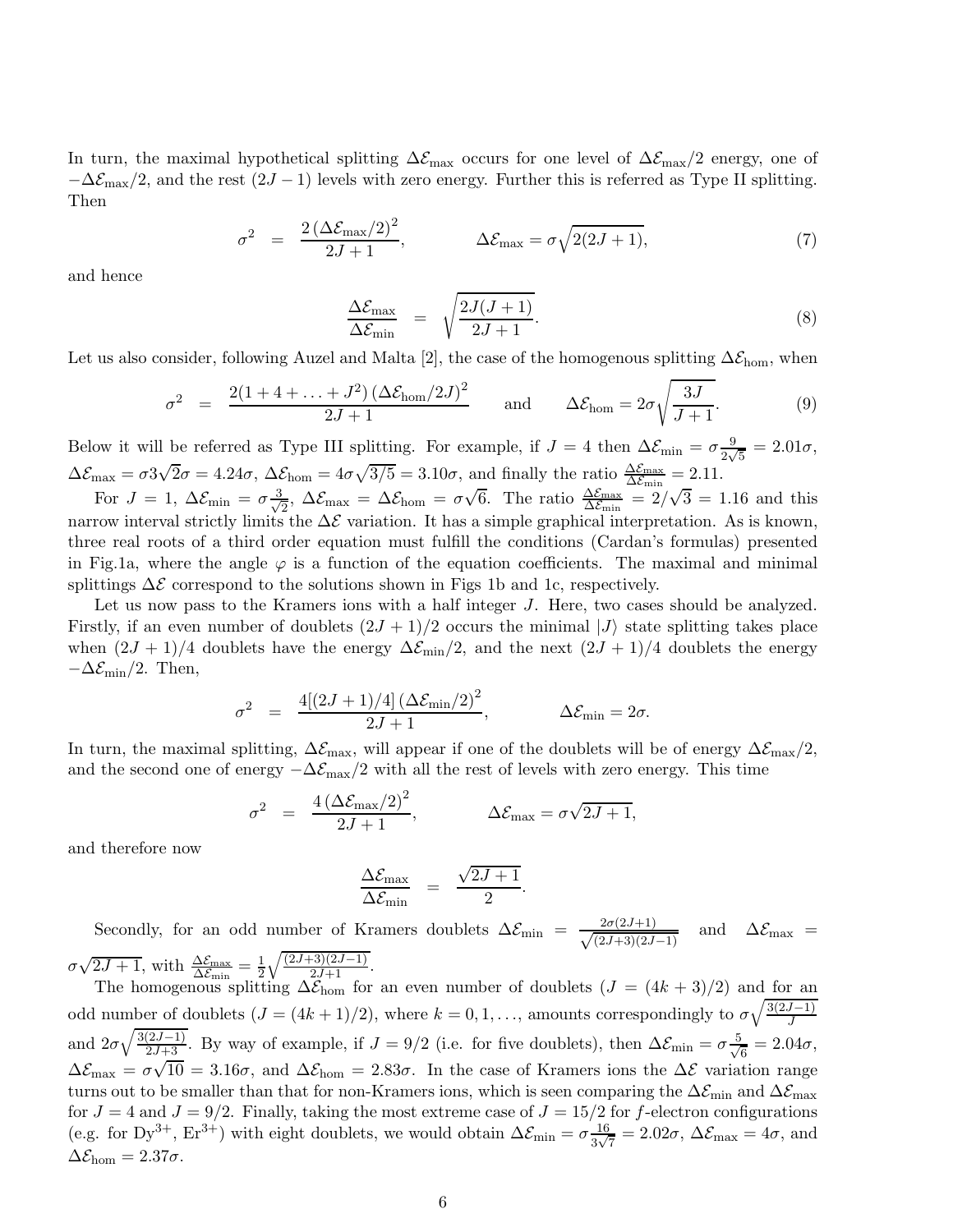4. The new scale of the crystal-field strength. Comparison of both the scales  $S_k = \frac{1}{2k+1}M_k$  and  $S'_k = |\mathcal{H}_{\rm CF}^{(k)}|_{\rm av}$ 

4.1. Average values of the axial parameter modules  $|B'_{k0}|_{\text{av}}$  and  $|\sum_{k} B'_{k0}|_{\text{av}}$ , where  $k = 2, 4, 6$  – the rotational invariants of the equivalent  $\mathcal{H}_{CF}$  parametrizations

Rotating the reference frame by the two Euler angles  $\alpha$  and  $\beta$  we obtain all the equivalent  $\mathcal{H}_{CF}$ parametrizations (with the accuracy to the third Euler angle  $\gamma$  about the z axis) [5,24]. Their axial parameters for a  $2^k$ -pole component are given as:

$$
B'_{k0} = \sum_{q=-k}^{k} \mathcal{D}_{0q}^{(k)}(\alpha, \beta, 0) B_{kq} = \sum_{q=-k}^{k} C_{q}^{(k)}(\beta, \alpha) B_{kq}
$$
  

$$
= C_{0}^{(k)}(\beta) B_{k0} + 2 \sum_{q=1}^{k} C_{q}^{(k)}(\beta) \cos q(\alpha + \varphi_{q}) |B_{kq}|,
$$
 (10)

where  $\mathcal{D}_{0q}^{(k)}$  $\int_{0q}^{(k)}(\alpha,\beta,\gamma)$  are the middle row rotation matrix elements,  $C_q^{(k)}(\beta,\alpha) = \left(\frac{4\pi}{2k+1}\right)^{1/2} Y_q^k(\beta,\alpha)$  are the spherical tensors, whereas  $C_q^{(k)}(\beta) = (-1)^q \left[ \frac{(k-q)!}{(k+q)!} \right]^{1/2} P_k^q$  $k^q(\cos \beta)$ , and  $P_k^q$  $\kappa_k^{qq}(\cos \beta)$  are the associated Legendre functions,  $B_{kq} = |B_{kq}|e^{iq\varphi_q}$ , and  $B_{k-q} = (-1)^q |B_{kq}|e^{-iq\varphi_q}$ . The primed parameters correspond to the transformed parametrization while the unprimed to the initial one. It can be directly proved that  $(B'_{k0})_{av} = 0$  and  $(\sum_k B'_{k0})_{av} = 0$ , while the average absolute values

$$
|B'_{k0}|_{\text{av}} = \frac{1}{4\pi} \int_{0}^{2\pi} \int_{0}^{\pi} |B'_{k0}|(\alpha, \beta)| \sin \beta d\beta d\alpha ,
$$

$$
\left| \sum_{k} B'_{k0} \right|_{\text{av}} = \frac{1}{4\pi} \int_{0}^{2\pi} \int_{0}^{\pi} \left| \sum_{k} B'_{k0}(\alpha, \beta) \right| \sin \beta d\beta d\alpha , \qquad (11)
$$

as the rotational group invariants are discriminants of the equivalent parametrizations classes [24]. By the mean value we understand the magnitude averaged over all possible orientations of the reference frame, i.e. over the solid angle  $4\pi$ . Interestingly, they can be used to estimate the CF strength independently of the parametrization modulus.

#### 4.2. Average values of the modules  $\left|\mathcal{H}_{\text{CF}}^{(k)}\right|$  $\left.\mathcal{C}\text{F}\right|_{\text{av}}$  and  $\left|\mathcal{H}_\text{CF}\right|_{\text{av}}$

Since the expression

$$
\mathcal{H}_{\rm CF}^{(k)} \;\; = \;\; \sum_{q=-k}^k B_{kq} C_q^{(k)}(\beta,\alpha),
$$

where  $\beta$  and  $\alpha$  are the spherical angle coordinates in the central-ion reference system, is identical with that for  $B'_{k0}$  (Eq.10), the following important identity holds

$$
\left| \mathcal{H}_{\text{CF}}^{(k)} \right|_{\text{av}} = \frac{1}{4\pi} \int_{0}^{2\pi} \int_{0}^{\pi} \left| \mathcal{H}_{\text{CF}}^{(k)} |(\alpha, \beta)| \sin \beta d\beta d\alpha = \left| B_{k0}' \right|_{\text{av}} . \tag{12}
$$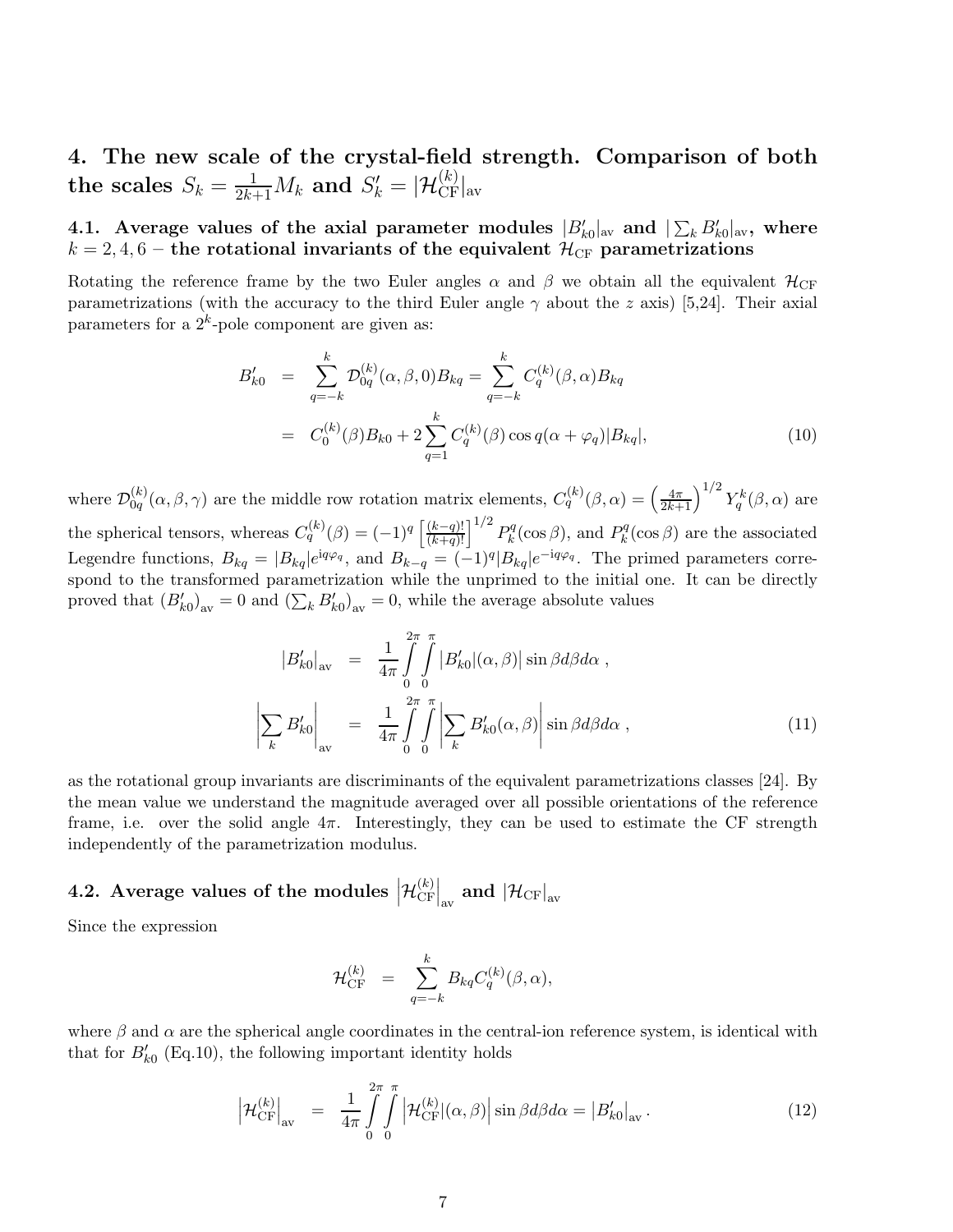The average value of the modulus of the  $2^k$ -pole  $\mathcal{H}_{CF}^{(k)}$  component turns out to be equal to the average value of the modulus of the relevant axial parameter  $B_{k0}$ . This identity, Eq.12, obvious when we properly interpret the rotation angles in both cases of averaging, associates  $|B'_{k0}|_{av}$  with the complementary measure of the CF strength  $S'_k$ :

$$
S'_k = \left| \mathcal{H}_{\mathrm{CF}}^{(k)} \right|_{\mathrm{av}} = \left| B'_{k0} \right|_{\mathrm{av}} \tag{13}
$$

Although the expression for  $S'_k$  in the above form is limited to a given  $2^k$ -pole  $\mathcal{H}_{CF}^{(k)}$  component, it may be generalized for the global  $\mathcal{H}_{CF}$ 

$$
S' = \left| \sum_{k} \mathcal{H}_{\text{CF}}^{(k)} \right|_{\text{av}} = \left| \sum_{k} B'_{k0} \right|_{\text{av}}.
$$
 (14)

Contrary to the conventional CF strengths  $S_k$  and S (Eqs 1,2), which are constant for all the isomodular parametrizations, the new strengths  $S'_{k}$  and  $S'$  calculated for the constant modulus (and modules) change their magnitudes within certain ranges discussed in the next section. To compare both the measures it is convenient to express  $S'_{k}$  in the product form  $f_{k} \cdot M_{k}$ , where  $f_{k}$  is a specified factor. Now, these two measures will be compatible if the factor  $f_k$  is close to  $\sqrt{\frac{1}{2k+1}}$ , Eq.1, i.e. to 0.447, 0.333 and 0.277 for  $k = 2, 4$  and 6, respectively. This compatibility is demonstrated in the next section, where a thorough discussion of the relation between both the CF strength scales is provided, by way of example of the CF splitting of  $p^1$ ,  $d^1$  and  $f^1$  electron configurations with the spin-orbit coupling deliberately neglected , and the  ${}^3H_4$  state for various iso-modular  $\mathcal{H}^{(k)}_{\rm CF}$ s.

#### 5. Computational results and discussion

# 5.1. Crystal-field splitting of  $p^1$ ,  $d^1$  and  $f^1$  electron configurations for various isomodular  $\mathcal{H}^{(k)}_{\text{CF}}$ s,  $k=2,4,6$ .

We consider the model results of interaction of any iso-modular  $\mathcal{H}_{CF}^{(k)}$   $(k = 2, 4, 6)$  with  $M_k = 1$ , on the initial states with well defined angular momentum quantum numbers. The magnitudes of all quantities under discussion, i.e. the new CF strength parameters  $S'_k$ , the total splittings  $\Delta E^{(k)}$ , the second moments  $\sigma_k^2$  of CF levels and the averages of the absolute values of the Stark level energies  $|E_n^{(k)}|$ <sub>av</sub> are given in  $M_k$  units. Tables 1, 2 and 3 present a comprehensive review of  $S'_k$  values for various iso-modular  $\mathcal{H}_{CF}^{(k)}$ , with  $k = 2, 4, 6$ , respectively. Correspondingly, these five, ten and eleven  $\mathcal{H}_{CF}^{(k)}$ s compiled in Tables are the representative ones including those with the highest and lowest  $S'_{k}$ values found during the survey. No other  $\mathcal{H}_{CF}^{(k)}$  seem to yield  $S'_{k}$  out of these ranges. The strength parameters  $S'_{k}$  change themselves within the rather narrow intervals:  $0.368 - 0.385$ ,  $0.251 - 0.287$  and 0.195 – 0.239, while the relevant  $S_k$  are constant and equal to 0.447, 0.333 and 0.277 for  $k = 2, 4$  and 6, respectively. The maximal  $S'_k$  parameters refer to the purely axial  $\mathcal{H}_{\text{CF}}^{(k)}$ s when  $B_{k0}$ s achieve 1. For other parametrizations this maximal value of 1 is not achieved in any reference frame.

As implies from Tables 4, 5 and 6 there is a certain mapping between the above  $S'_{k}$  ranges and the referring to them intervals of  $\Delta E^{(k)}$  and  $|E_n^{(k)}|_{\text{av}}$ . As is shown in the paper this quantitative mapping is determined by the roots of the  $\mathcal{H}_{CF}^{(k)}$  matrix characteristic polynomial, and the key part of the matrix elements is the product  $(-1)^{M_J} B_{kq} \begin{pmatrix} J & k & J' \\ -M_{J} & g & M' \end{pmatrix}$  $-M_J$  q  $M'_J$  $\setminus$ . The remaining factors coming into the matrix elements are common and play the role of a scaling factor. In the below examples concerning the CF splitting of one-electron states with  $J = J' = l$  for  $l = 1, 2$  and 3, the role of such a scaling factor play the double-bar matrix elements  $\langle l||C^{(k)}||l\rangle$ .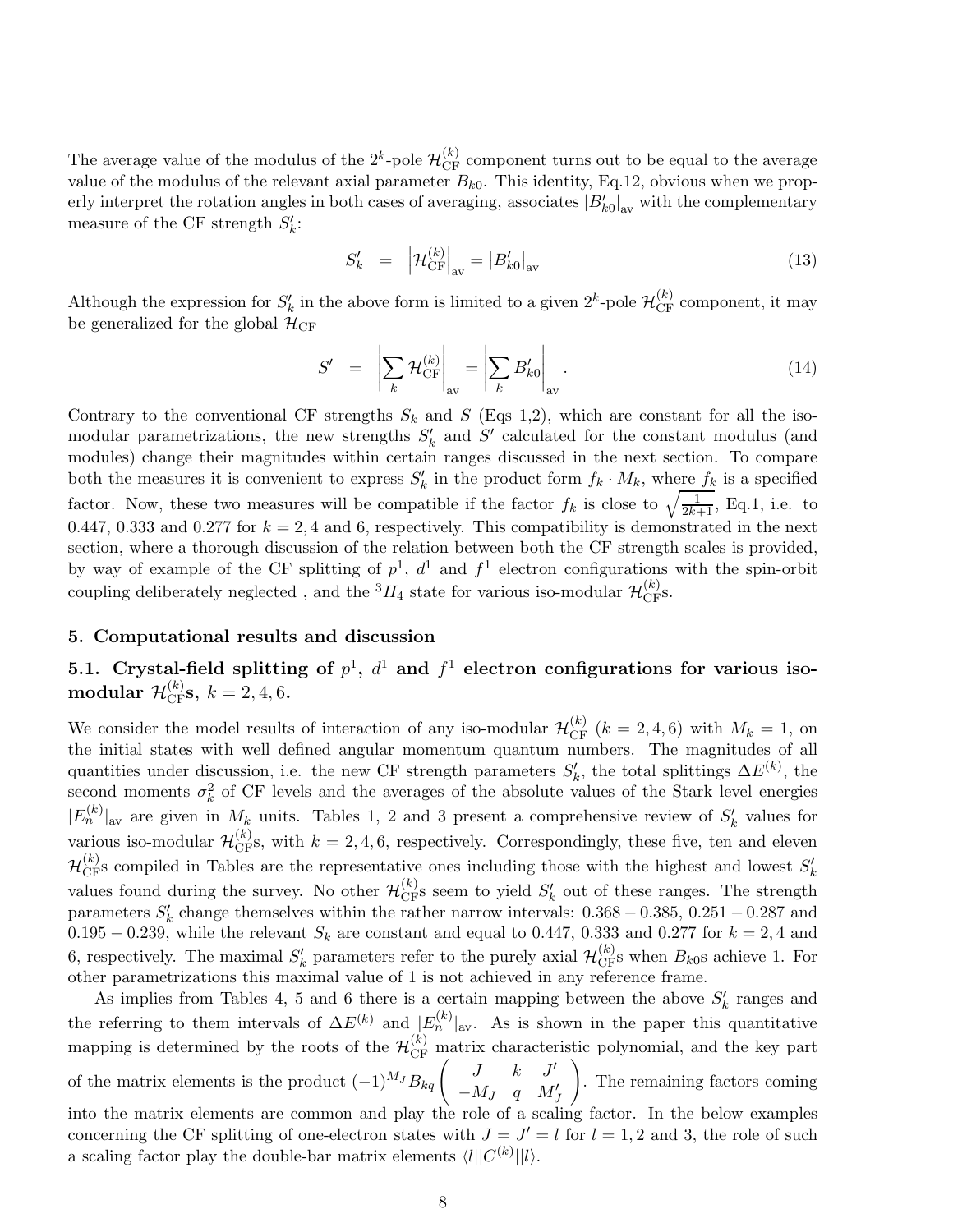It should be pointed out, however, that the mappings  $S'_k \leftrightarrow \Delta E^{(k)}$ ,  $S'_k \leftrightarrow |E^{(k)}_n|_{\text{av}}$ ,  $\Delta E^{(k)}$   $\leftarrow$  $\rightarrow |E_n^{(k)}|_{\rm av}$  are neither straightforward nor explicit. With the increase of the initial state degeneration  $2J + 1$  they become less clear due to a big variety of possible splitting schemes. Nevertheless, one may presume a dominant tendency: the greater  $S'_{k}$  the greater  $|E_{n}^{(k)}|_{\text{av}}$  and the lesser  $\Delta E^{(k)}$  (Type I splittings). In the reverse case, i.e. for a small  $S'_{k}$ , Type II splittings are expected. However, such reasoning does not take into account the unique characteristics of the Hamiltonian averages  $\left| \mathcal{H}_{CF}^{(k)} \right|$  $\left.\frac{E}{E}\right|_{\rm av}$ and the space density distribution of unpaired electrons in the states of various J. From this point of view the analysis of Tables 4, 5 and 6 seems to be instructive, indeed.

On the other hand, the allowed spans of the  $\Delta \mathcal{E}^{(k)}$  for a fix  $M_k$ , i.e.  $\sigma_k$  are known. In the light of the above mapping it turns out that not all of these values  $\Delta \mathcal{E}^{(k)}$ , and corresponding to them splitting schemes, can actually occur. Namely, depending on the initial state quantum number J and the multipole's rank k some specified limitations of the  $\Delta E^{(k)}$  are observed (Tables 4, 5 and 6). They are listed briefly below.

For  $l = 1$  (p-electron) and  $k = 2$  the full nominal range of the  $\Delta \mathcal{E}^{(2)}$  and all splittings of Types I, II and III are admitted. More particularly,  $\Delta E^{(2)}$  can vary from 0.600  $M_2$  to 0.693  $M_2$  (Table 4).

For  $l = 2$  (d-electron) and  $k = 2$  the magnitude of  $\Delta E^{(2)}$  is constant and equals 0.572  $M_2$  for each iso-modular  $\mathcal{H}_{CF}^{(2)}$  what corresponds to splittings similar to those of Type I. Other splittings, including e.g.  $\Delta \mathcal{E}_{\text{hom}}^{(2)}$  are impossible in this case (Table 5).

For  $l = 2$  (p-electron) and  $k = 4$  again the full nominal range of the  $\Delta \mathcal{E}^{(4)}$  is allowed beginning from the smallest 0.363 $M_4$  for the cubic  $\mathcal{H}_{CF}^{(4)}$ , up to the biggest 0.564 $M_4$  for  $\mathcal{H}_{CF}^{(4)} = \frac{1}{\sqrt{2}}$  $\frac{1}{2}B_{44}C_{4}^{(4)}+\frac{1}{\sqrt{2}}$  $\frac{1}{2}B_{4-4}C_{-4}^{(4)}$  $-4$ (Table 5).

For  $l = 3$  (f-electron) and the value of  $k = 2 \Delta E^{(2)}$  weakly depends on  $S'_{2}$ , varying in all its range merely from  $0.600M_2$  to  $0.608M_2$ , i.e. somewhat below the  $\Delta \mathcal{E}_{\text{hom}}^{(2)}$  (Type III splittings) (Table 6).

Next, for  $l = 3$  and  $k = 4$ , the possible  $\Delta E^{(4)}$  varies within the range from 0.358 $M_4$  to 0.482 $M_4$ , i.e. around the  $\Delta \mathcal{E}_{\text{hom}}^{(4)}$  (Table 6).

Finally, for  $l = 3$  and  $k = 6$  the allowed  $\Delta E^{(6)}$  varies from 0.326 $M_6$  to 0.501 $M_6$  covering the majority of the nominal range together with its upper limit, but excluding the smallest splittings (Table 6).

The obtained results may be generalized for states with  $J$  or  $L$  equal to 1, 2 or 3, multiplying  $\Delta E^{(k)}$  and  $|E_n^{(k)}|$ <sub>av</sub> by the scaling factors  $\langle J||C^{(k)}||J\rangle$  or  $\langle L||C^{(k)}||L\rangle$ .

# 5.2. Crystal-field splitting of  ${}^3H_4$  state in various iso-modular  $\mathcal{H}_{\text{CF}}^{(k)}$ s,  $k=2,4,6$ .

Let us end up with the analysis of splitting of nine-fold degenerate  ${}^{3}H_{4}$  state subjected to the isomodular  $\mathcal{H}_{CF}^{(k)}$ s enclosed in Tables 1, 2 and 3. Table 7 shows the correlation between  $S'_k$ ,  $\Delta E^{(k)}$  and  $|E_n^{(k)}|_{\rm av}$ . The scaling factors  $\langle J=4||C^{(k)}||J=4\rangle = \langle J=4||U^{(k)}||J=4\rangle\langle f||C^{(k)}||f\rangle$ , required here due to the coupled initial state  $(L = 5, S = 1, J = 4)$ , are equal to  $-1.2365, -0.7389$  and 0.7706 for  $k = 2, 4, 6$ , respectively. Hence  $\sigma_2 = 0.184 M_2$ ,  $\sigma_4 = 0.082 M_4$  and  $\sigma_6 = 0.071 M_6$ , while the global second moment of the Stark levels takes the form

$$
\sigma^2 = \frac{1}{9} \left[ \frac{1}{5} (-1.2365)^2 M_2^2 + \frac{1}{9} (-0.7389)^2 M_4^2 + \frac{1}{13} (0.7706)^2 M_6^2 \right].
$$

The ranges of the formally allowed  $\Delta \mathcal{E}^{(k)}$  corresponding to the above second moments  $\sigma_2, \sigma_4, \sigma_6$  are marked in Fig.2 by the solid lines.

We can see in Fig.2 that from the set of all potentially allowed total splittings  $\Delta \mathcal{E}^{(k)}$  only certain  $\Delta E^{(k)}$  may be realized (those between the dashed lines), and consequently, only certain splitting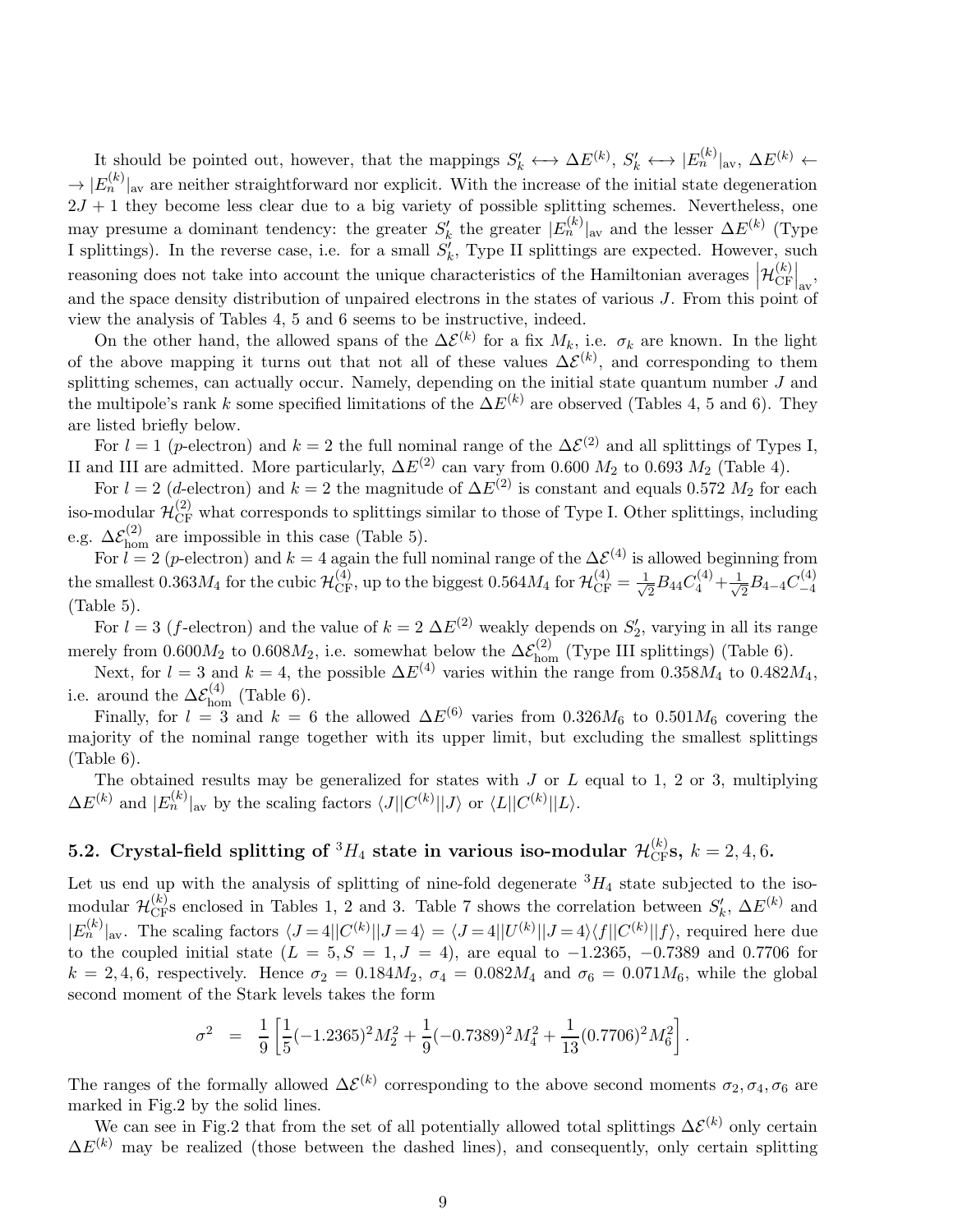schemes (roughly between Types I and III) may occur. For instance, in the case of all the three effective multipoles neither  $\Delta \mathcal{E}_{\text{max}}^{(k)}$  nor  $\Delta \mathcal{E}_{\text{min}}^{(k)}$  are possible, while  $\Delta \mathcal{E}_{\text{hom}}^{(k)}$  can appear solely in the case of 2<sup>6</sup>-pole. Based on Table 7 it is seen also that for all the three effective  $\mathcal{H}_{CF}^{(k)}$  sthe biggest  $\Delta E^{(k)}$  are achieved for intermediate  $S'_{k}$  values.

#### 6. Conclusions

The conventional scales  $S_k$  or S with the associated second moments of the CF levels,  $\sigma_k$  or  $\sigma$ , do not distinguish the iso-modular  $\mathcal{H}_{CF}^{(k)}$  or  $\mathcal{H}_{CF}$  parametrizations, which, however, can be differentiated by an another scale – the spherically averaged  $S'_{k} = \left| \mathcal{H}_{CF}^{(k)} \right|$  $\left.\frac{E_{\text{CF}}}{\text{CF}}\right|_{\text{av}}$  and  $S' = |\mathcal{H}_{\text{CF}}|_{\text{av}}$ . It is proved that the  $S'_{k}$  variation ranges for all the iso-modular parametrizations are limited and lie slightly below the relevant  $S_k$  magnitudes. The span of these ranges amounts to 5, 10 and 20% of their values for  $k = 2, 4$  and 6, respectively. There exists a direct mapping of  $S'_{k}$  ranges into the total splitting  $\Delta E^{(k)}$  ranges and  $|E_n^{(k)}|$ <sub>av</sub> intervals, which may be interpreted more clearly for the initial states with low degeneration. Such mapping allows to estimate the total splittings  $\Delta E^{(k)}$  or  $\Delta E$  to be expected and characterize their spectrum. It is shown that not all the nominally admitted total  $\Delta \mathcal{E}^{(k)}$  or  $\Delta \mathcal{E}$ splittings determined by the modules  $M_k$  or  $M$ , i.e. the second moments  $\sigma_k$  or  $\sigma$ , can actually occur. This essentially confines the set of the allowed splitting schemes.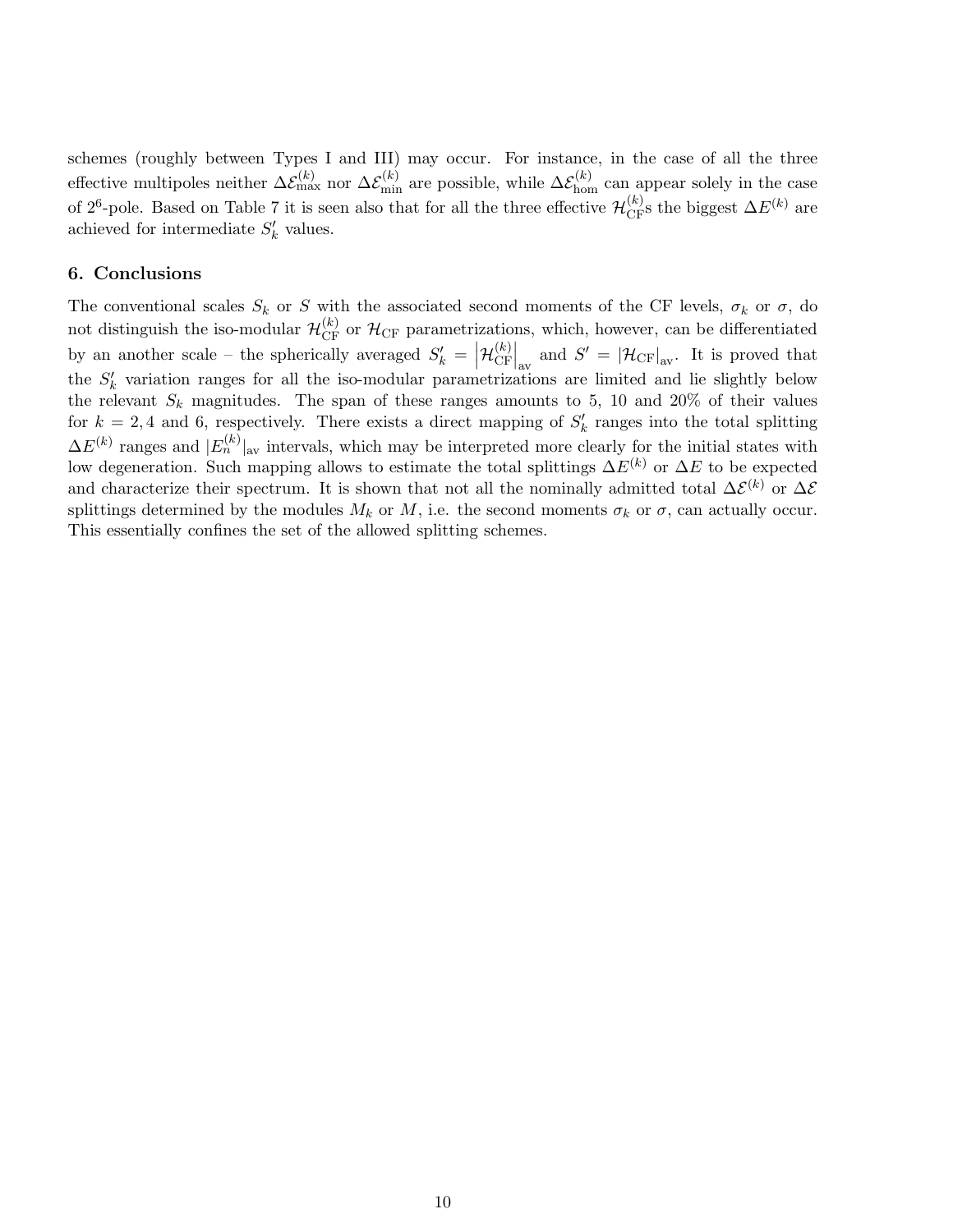## References

- [1] Auzel F 1979 Matt. Res. Bull. 14 223
- [2] Auzel F and Malta O L 1983 J. Physique 44 201
- [3] Wybourne B G 1965 Spectroscopic Properties of Rare Earths (New York: John Wiley)
- [4] Leavitt R P 1982 J. Chem Phys. 77 1661
- [5] Edmonds A R 1960 Angular Momentum in Quantum Mechanics (Princeton, New York: Princeton University Press)
- [6] Judd B R 1963 Operator Techniques in Atomic Spectroscopy (New York: Mc Graw-Hill)
- [7] Rotenberg M, Bivins R, Metropolis N and Wooten J K Jr. 1963 The 3-j and 6-j Symbols (Cambridge, Ma: MIT Press)
- [8] Newman D J and Ng B K C (ed) 2000 Crystal Field Handbook (Cambridge, Ma: MIT Press) Chapter 3
- [9] Burdick G W and Reid M F 2004 Molecular Physics 102 1141
- [10] Chang N C, Gruber J B, Leavitt R P and Morrison C A 1982 J. Chem. Phys. 76 3877
- [11] Yeung Y Y and Newman D J 1985 J Chem. Phys. 82 3747
- [12] Rudowicz C and Qin J 2004 *J. Lumin*. **110** 39
- [13] Newman D J and Ng B K C (ed) 2000 Crystal Field Handbook (Cambridge, Ma: MIT Press) Chapter 8
- [14] Kaplan I G 1975 Symmetry of Many Electron Systems (New York: Academic Press)
- [15] Mulak J and Gajek Z 2000 The Effective Crystal-field Potential (Amsterdam: Elsevier)
- [16] Nielson C W and Koster G F 1963 Spectroscopic Coefficients for  $p^n$ ,  $d^n$  and  $f^n$  Configurations (Cambridge, Ma: MIT Press)
- [17] Liu G K 2005 J. Sol. State Chem. 178 489
- [18] Malta O L, Antic-Fidancev E, Lemaitre-Blaise M, Milicic-Tang A and Taibi M 1995 J. Alloys Compd. 228 41
- [19] Antic-Fidancev E, Hölsa J and Lastusaari M 2002 J. Alloys Compd. **341** 82
- [20] Lavin V, Babu P, Jayasankar C K, Martin I R and Rodriguez V D 2001 J. Chem. Phys. 115 10935
- [21] Jayasankar C K, Ramanjaneya Setty K, Babu P, Tröster T and Holzapfel W B 2004 Phys. Rev. B 69 214108
- [22] Surenda Babu S, Babu P, Jayasankar C K, Tröster T, Sievers W and Wortman G 2006 J. Phys. C.: Condens. Matter 18 1927
- [23] Leavitt R P, Gruber J B, Chang N C and Morrison C A 1982 J. Chem. Phys. 76 4775
- [24] Mulak J and Mulak M 2005 J. Phys. A: Math. Gen. 38 6081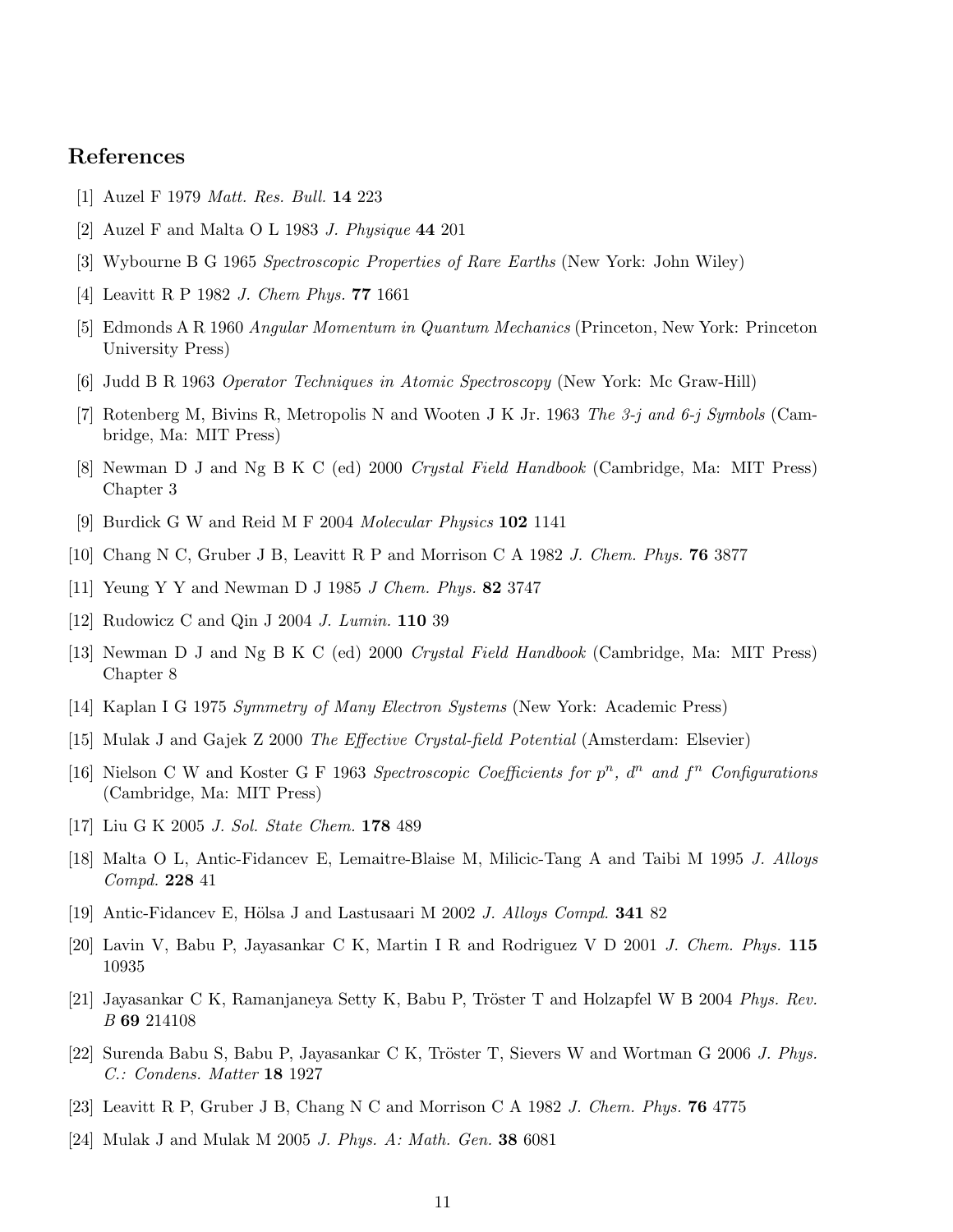Table 1: The spherical averages of five representative iso-modular  $\mathcal{H}^{(2)}_{CF}$ s,  $S'_2 = |\mathcal{H}^{(2)}_{CF}|_{av}$ , acc. to Eqs 11-13, expressed in  $M_2$  units. Only  $B_{2q}$  CFPs are given,  $B_{2-q} = (-1)^q B_{2q}^*$ 

| No. | composition |                                                              |          | $S'_2 =  {\cal H}_{\rm CF}^{(2)} _{\rm av}$ |
|-----|-------------|--------------------------------------------------------------|----------|---------------------------------------------|
|     | $B_{20}$    | $B_{21}$                                                     | $B_{22}$ |                                             |
|     |             |                                                              |          | 0.385                                       |
| 2   | /5          | /5                                                           |          | 0.381                                       |
| 3   | $\sqrt{5}$  |                                                              | /5       | 0.374                                       |
|     | $\sqrt{5}$  | $\frac{\sqrt{5}}{e^{\text{i}\pi/4}}$<br>$\frac{1}{\sqrt{5}}$ | 75       | 0.369                                       |
| 5   |             |                                                              |          | 0.368                                       |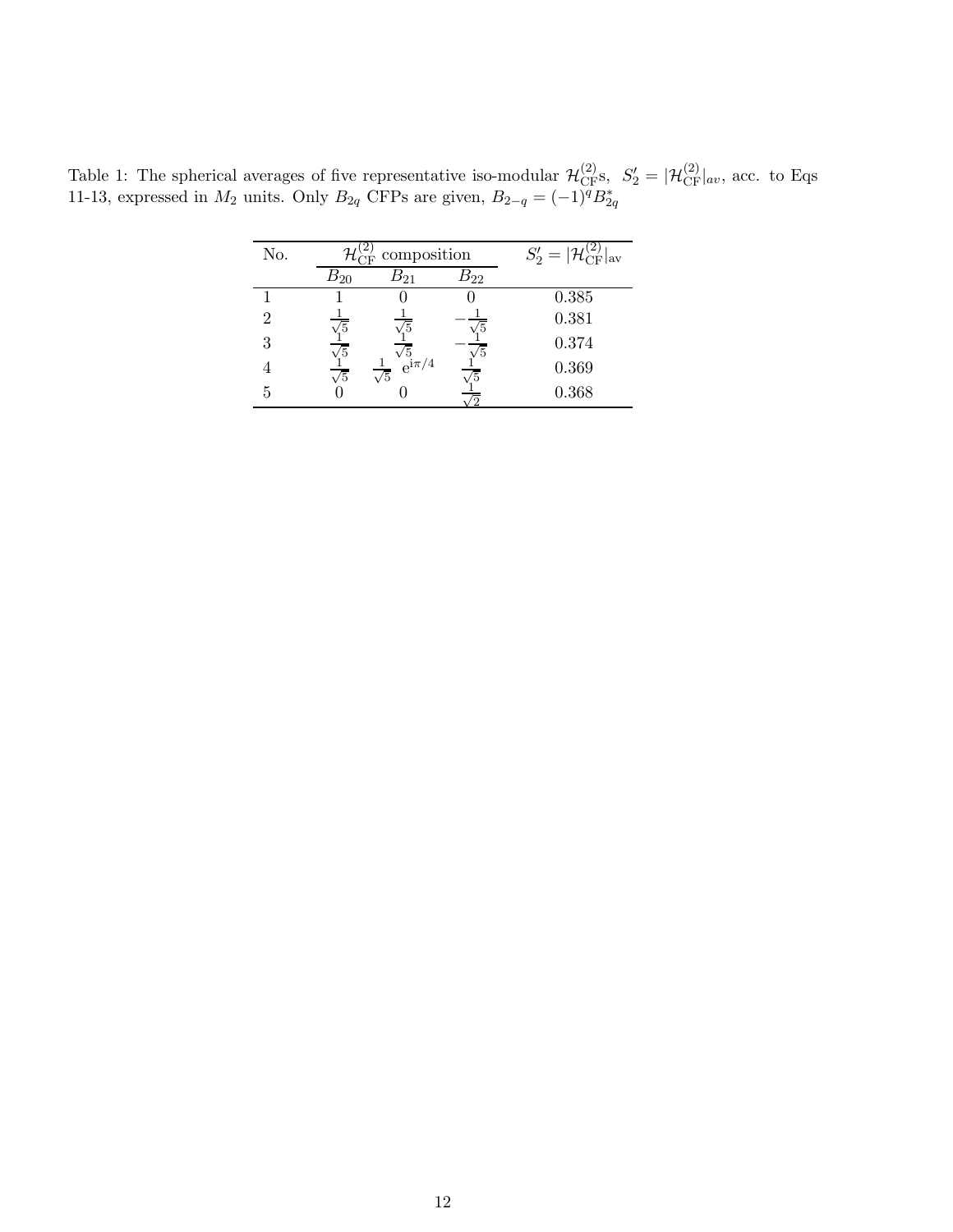Table 2: The spherical averages of ten representative iso-modular  $\mathcal{H}^{(4)}_{CF}$ s,  $S'_4 = |\mathcal{H}^{(4)}_{CF}|_{av}$ , acc. to Eqs 11-13, expressed in  $M_4$  units. Only  $B_{4q}$  CFPs are given,  $B_{4-q} = (-1)^q B_{4q}^*$ 

| No.            |                              | $\mathcal{H}^{\scriptscriptstyle{(\pm)}}_{\scriptscriptstyle{\rm CFT}}$ | composition                |                                    |                                | $S'_4 =  {\cal H}_{\rm CF}^{(4)} _{\rm av}$ |
|----------------|------------------------------|-------------------------------------------------------------------------|----------------------------|------------------------------------|--------------------------------|---------------------------------------------|
|                | $B_{40}$                     | $B_{41}$                                                                | $B_{42}$                   | $B_{43}$                           | $B_{44}$                       |                                             |
|                |                              | 0                                                                       |                            |                                    |                                | 0.287                                       |
| $\mathfrak{D}$ | $rac{7}{3}$<br>$\frac{1}{2}$ |                                                                         |                            |                                    | $\frac{5}{6}$<br>$\frac{1}{2}$ | 0.280                                       |
| 3              |                              | $\frac{1}{3}$                                                           | $\frac{1}{3}$ $e^{i\pi/2}$ | 3                                  |                                | 0.277                                       |
| 4              | $\overline{3}$               |                                                                         |                            |                                    |                                | 0.276                                       |
| 5              | $\frac{1}{3}$                | $\frac{1}{3}$                                                           |                            | $-\frac{1}{3}\frac{1}{e^{i\pi/2}}$ | $\frac{1}{3}$                  | 0.273                                       |
| 6              |                              |                                                                         | $\frac{1}{\sqrt{2}}$       |                                    | 0                              | 0.269                                       |
|                |                              |                                                                         |                            |                                    | 0                              | 0.266                                       |
| 8              | $\overline{3}$               |                                                                         |                            | $\sqrt{2}$                         |                                | 0.265                                       |
| 9              | $\frac{1}{3}$                | $\frac{1}{3} e^{i\pi/4}$                                                | $\frac{1}{3}$              | $rac{1}{3}$                        |                                | 0.261                                       |
| 10             | 0                            |                                                                         |                            |                                    | $\sqrt{2}$                     | 0.251                                       |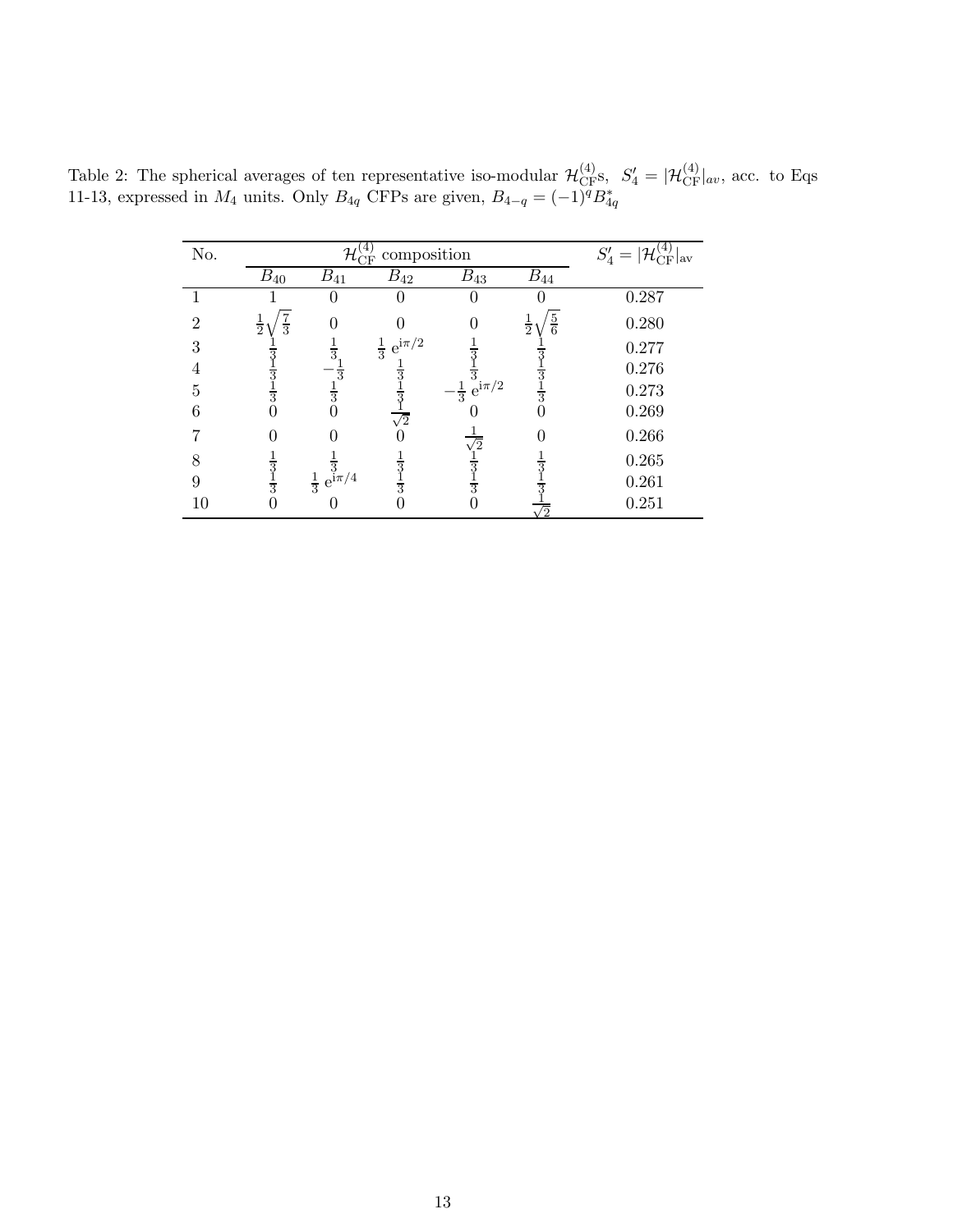| No.                         | $\left( \overline{6}\right)$<br>$\mathcal{H}^{(0)}_{\mathrm{CF}}$<br>composition |                 |             |                  |                       | $S_6' =  {\cal H}_{CF}^{(6)} _{\rm av}$ |             |       |
|-----------------------------|----------------------------------------------------------------------------------|-----------------|-------------|------------------|-----------------------|-----------------------------------------|-------------|-------|
|                             | $B_{60}$                                                                         | $B_{61}$        | $B_{62}$    | $B_{63}$         | $B_{64}$              | $B_{65}$                                | $B_{66}$    |       |
|                             |                                                                                  | 0               | $\theta$    | $\left( \right)$ |                       | $\theta$                                |             | 0.239 |
| $\mathcal{D}_{\mathcal{L}}$ | $\sqrt{13}$                                                                      | $\sqrt{13}$     | $\sqrt{13}$ | $\sqrt{13}$      | $\overline{13}$       | $\sqrt{13}$                             | $\sqrt{13}$ | 0.231 |
| 3                           | $\sqrt{13}$                                                                      | $\overline{13}$ | $\sqrt{13}$ | $\sqrt{13}$      | $\sqrt{13}$           | $\overline{13}$                         | $\sqrt{13}$ | 0.228 |
| 4                           | $\sqrt{13}$                                                                      | $\sqrt{13}$     | $\sqrt{13}$ | $\sqrt{13}$      | $\overline{13}$       | $\sqrt{13}$                             | $\sqrt{13}$ | 0.227 |
| $\overline{5}$              | $\sqrt{13}$                                                                      | $\sqrt{13}$     | $\sqrt{13}$ | $\sqrt{13}$      | $\sqrt{13}$           | $\sqrt{13}$                             | $\sqrt{13}$ | 0.225 |
| 6                           | $\sqrt{13}$                                                                      | $\sqrt{13}$     | $\sqrt{13}$ | $\sqrt{13}$      | $\sqrt{13}$           | $\sqrt{13}$                             | $\sqrt{13}$ | 0.223 |
|                             | $2\sqrt{2}$                                                                      |                 | 0           | $\theta$         |                       | 0                                       |             | 0.223 |
| 8                           | $\sqrt{13}$                                                                      | $\sqrt{13}$     | $\sqrt{13}$ | $\sqrt{13}$      | $\frac{1}{\sqrt{13}}$ | $\sqrt{13}$                             | $\sqrt{13}$ | 0.222 |
| 9                           |                                                                                  | $\sqrt{2}$      | U           | U                |                       |                                         |             | 0.219 |
| 10                          | $\frac{1}{\sqrt{13}}$                                                            | $\sqrt{13}$     | $\sqrt{13}$ | $\sqrt{13}$      | $\sqrt{13}$           | $\sqrt{13}$                             | $\sqrt{13}$ | 0.213 |
| 11                          |                                                                                  |                 | $\theta$    |                  | $\left( \right)$      |                                         | $\sqrt{2}$  | 0.195 |

Table 3: The spherical averages of eleven representative iso-modular  $\mathcal{H}_{CF}^{(6)}$ s,  $S'_6 = |\mathcal{H}_{CF}^{(6)}|_{av}$ , acc. to Eqs 11-13, expressed in  $M_6$  units. Only  $B_{6q}$  CFPs are given,  $B_{6-q} = (-1)^q B_{6q}^*$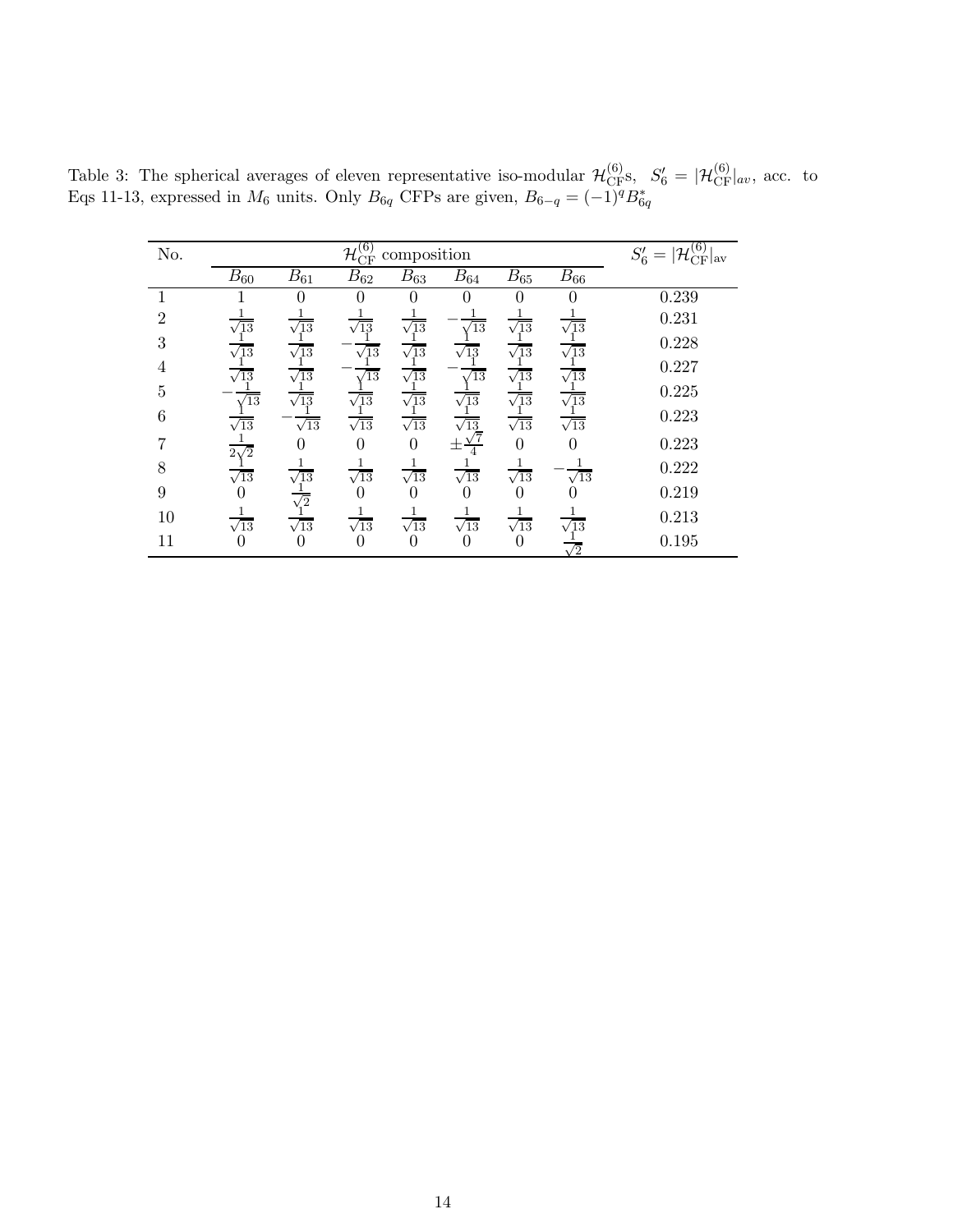Table 4: The total crystal-field splitting  $\Delta E^{(2)}$  of  $p^1$  configuration (with ls coupling neglected) and the average absolute values of  $E_n^{(2)}$  in the crystal-field potentials given in Table 1. All the values are given in  $M_2$  units.

| No.            | $^{2}$<br>$\mathcal{H}^{\scriptscriptstyle{(\mathbb{Z})}}_{\rm CF}$<br>lav | $\Delta E^{(2)}$                                    | ∠<br>$E_n^{(2)}$<br>av |
|----------------|----------------------------------------------------------------------------|-----------------------------------------------------|------------------------|
|                | 0.385                                                                      | 0.600                                               | 0.267                  |
| $\overline{2}$ | 0.381                                                                      | 0.656                                               | 0.262                  |
| 3              | 0.374                                                                      | 0.683                                               | 0.250                  |
| 4              | 0.369                                                                      | 0.692                                               | 0.239                  |
| 5              | 0.368                                                                      | 0.693                                               | 0.231                  |
|                | $\Lambda$ $c^{(2)}$<br>$\sqrt{2.5r}$<br>റ ററെ                              | $\Lambda$ $c^{(2)}$<br>$\Lambda$ $c^{(2)}$<br>0.000 | $(0.609)(E - 6.0)$     |

 $\sigma_2 = \sqrt{2/25} = 0.283, \Delta \mathcal{E}_{\text{min}}^{(2)} = 0.600, \Delta \mathcal{E}_{\text{hom}}^{(2)} = \Delta \mathcal{E}_{\text{max}}^{(2)} = 0.693 \text{ (Eqs 6-9)}$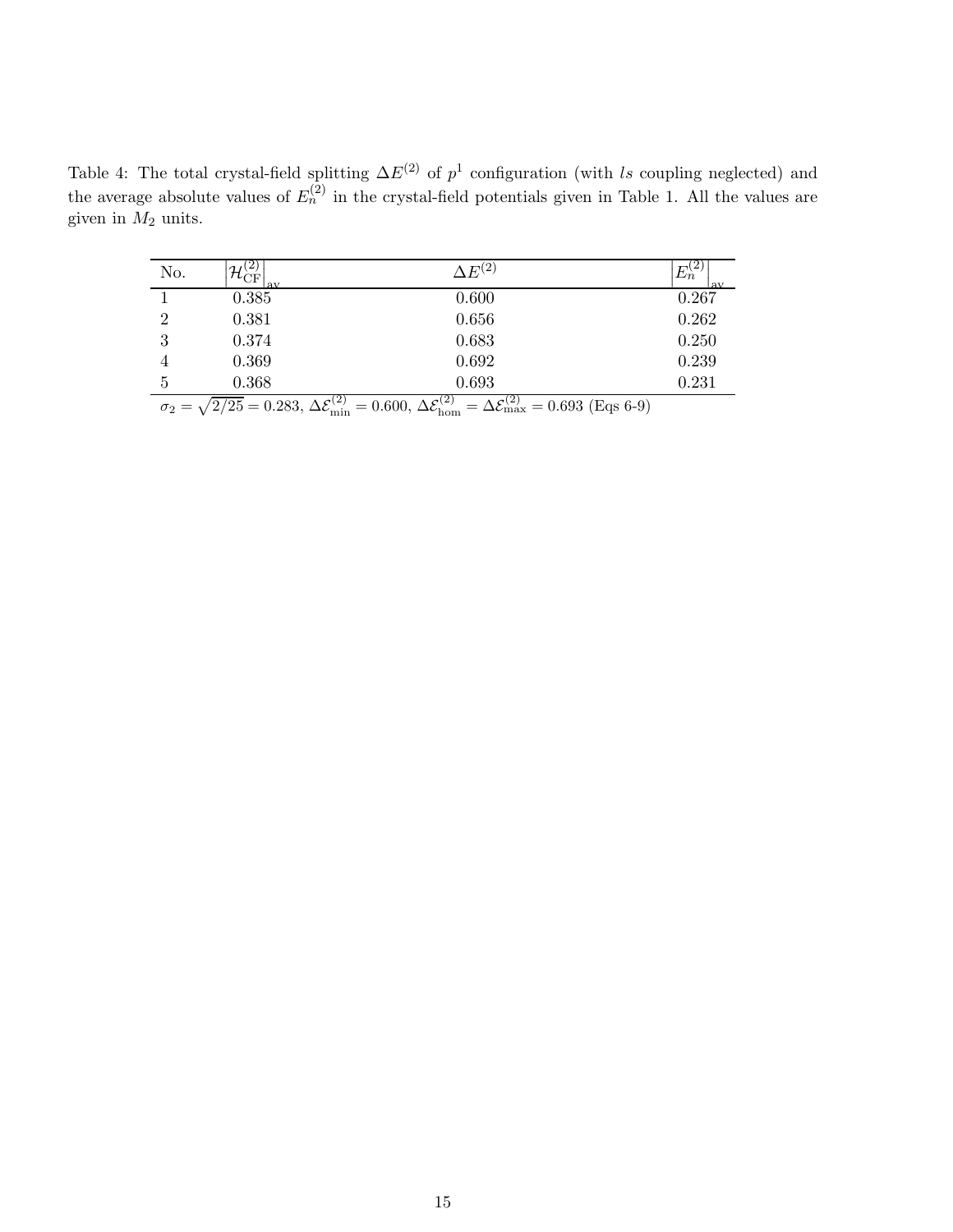Table 5: The total crystal-field splittings  $\Delta E^{(2)}$  and  $\Delta E^{(4)}$  of  $d^1$  configuration (with ls coupling neglected) and the average absolute values of  $E_n^{(2)}$  and  $E_n^{(4)}$  in the crystal-field potentials given in Tables 1 and 2. All the values are given in  $M_2$  and  $M_4$  units, respectively.

| No.            | $\mathcal{H}^{\scriptscriptstyle{(\mathbf{Z})}}_{\mathrm{CF}}$<br>lav | $\Delta E^{(2)}$        | (∠<br>$E_n^{(2)}$<br>lav |
|----------------|-----------------------------------------------------------------------|-------------------------|--------------------------|
|                | 0.385                                                                 | 0.572                   | 0.229                    |
| $\overline{2}$ | 0.381                                                                 | 0.572                   | 0.227                    |
| 3              | 0.374                                                                 | 0.572                   | 0.221                    |
| 4              | 0.369                                                                 | 0.572                   | 0.217                    |
| 5              | 0.368<br>(2)                                                          | 0.572<br>$  (2)$<br>(2) | 0.213                    |

 $\sigma_2 = \sqrt{2/35} = 0.239, \, \Delta \mathcal{E}_{\text{min}}^{(2)} = 0.488, \, \Delta \mathcal{E}_{\text{hom}}^{(2)} = 0.676, \, \Delta \mathcal{E}_{\text{max}}^{(2)} = 0.756 \text{ (Eqs 6-9)}$ 

|    | $\mathcal{H}_{\rm CF}^{(4)}$<br>lav | $\Delta E^{(4)}$  | $E_n^{(4)}$<br>l av |
|----|-------------------------------------|-------------------|---------------------|
| 6  | 0.287                               | 0.476             | 0.152               |
| 7  | 0.280                               | 0.363             | 0.174               |
| 8  | 0.277                               | 0.449             | 0.169               |
| 9  | 0.276                               | 0.437             | 0.169               |
| 10 | 0.273                               | 0.463             | 0.164               |
| 11 | 0.269                               | 0.426             | 0.159               |
| 12 | 0.266                               | 0.398             | 0.159               |
| 13 | 0.265                               | 0.549             | 0.137               |
| 14 | 0.261                               | 0.555             | 0.132               |
| 15 | 0.251                               | 0.564             | 0.113               |
|    | $\overline{\phantom{a}}$            | (1)<br>(1)<br>(1) |                     |

 $\sigma_4 = \sqrt{2/63} = 0.178$ ,  $\Delta \mathcal{E}_{\text{min}}^{(4)} = 0.363$ ,  $\Delta \mathcal{E}_{\text{hom}}^{(4)} = 0.503$ ,  $\Delta \mathcal{E}_{\text{max}}^{(4)} = 0.564$  (Eqs 6-9)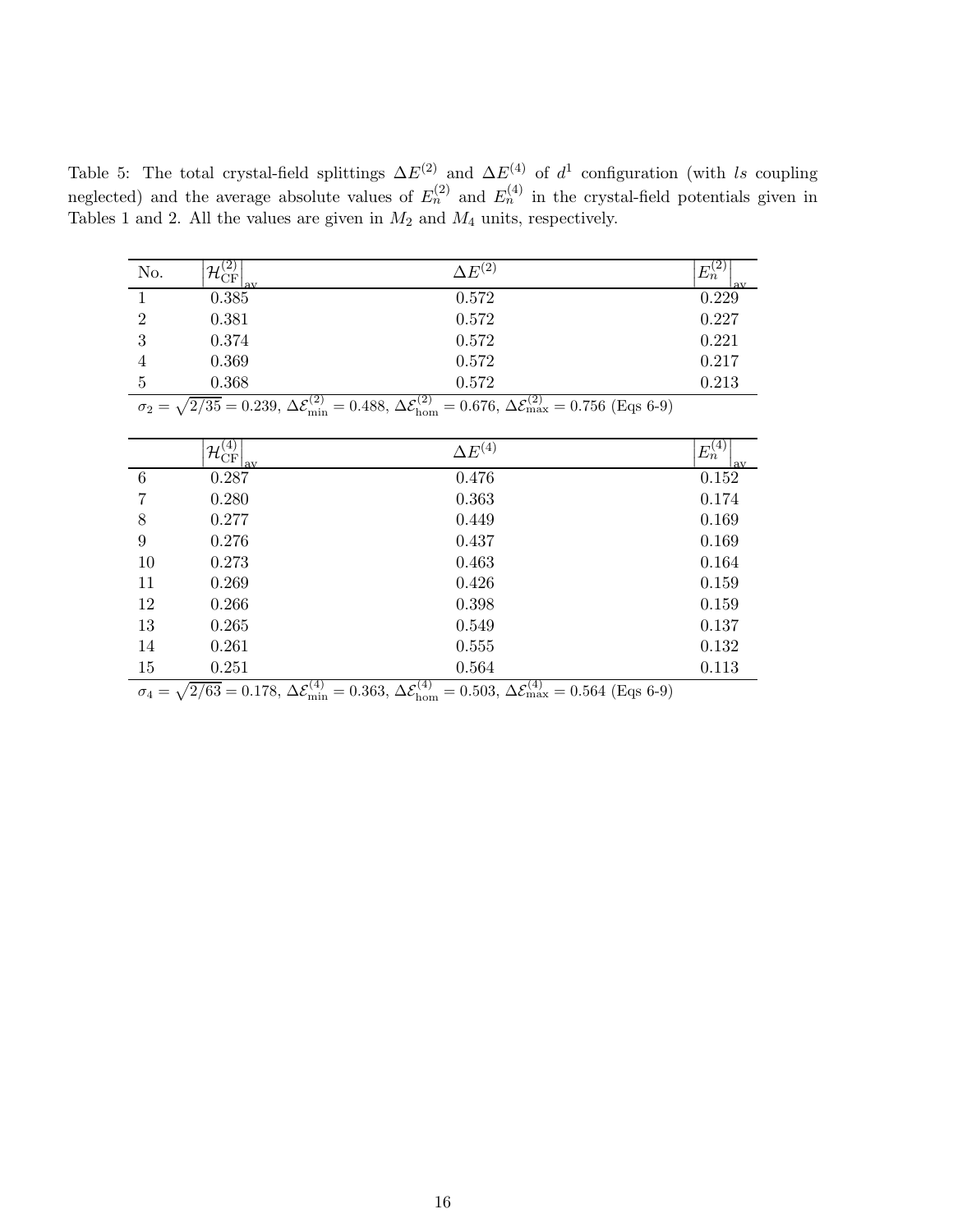Table 6: The total crystal-field splittings  $\Delta E^{(2)}$ ,  $\Delta E^{(4)}$  and  $\Delta E^{(6)}$  of  $f^1$  configuration (with ls coupling neglected) and the average absolute values of  $E_n^{(2)}$ ,  $E_n^{(4)}$  and  $E_n^{(6)}$  in the crystal-field potentials given in Tables 1, 2 and 3. All the values are given in  $M_2$ ,  $M_4$  and  $M_6$  units, respectively.

| No.            | $\mathcal{H}_{\rm CF}^{(2)}$ | $\Delta E^{(2)}$                                                                                                                                                                                            | $E_n^{(2)}$ |
|----------------|------------------------------|-------------------------------------------------------------------------------------------------------------------------------------------------------------------------------------------------------------|-------------|
| 1              | $\,0.385\,$                  | 0.600                                                                                                                                                                                                       | 0.190       |
|                | 0.381                        | 0.603                                                                                                                                                                                                       | 0.191       |
| $\frac{2}{3}$  | 0.374                        | 0.607                                                                                                                                                                                                       | 0.192       |
|                | 0.369                        | 0.608                                                                                                                                                                                                       | 0.193       |
| $\frac{4}{5}$  | 0.368                        | 0.608                                                                                                                                                                                                       | 0.193       |
|                |                              | $\sigma_2 = \sqrt{4/75} = 0.231, \Delta \mathcal{E}_{\text{min}}^{(2)} = 0.467, \Delta \mathcal{E}_{\text{hom}}^{(2)} = 0.693, \Delta \mathcal{E}_{\text{max}}^{(2)} = 0.864$ (Eqs 6-9)                     |             |
|                |                              |                                                                                                                                                                                                             |             |
|                | $\mathcal{H}_{\rm CF}^{(4)}$ | $\Delta E^{(4)}$                                                                                                                                                                                            | $E_n^{(4)}$ |
| 6              | 0.287                        | 0.394                                                                                                                                                                                                       | 0.121       |
| $\overline{7}$ | 0.280                        | 0.417                                                                                                                                                                                                       | 0.119       |
| 8              | 0.277                        | 0.449                                                                                                                                                                                                       | 0.116       |
| $\overline{9}$ | 0.276                        | 0.458                                                                                                                                                                                                       | 0.117       |
| 10             | 0.273                        | 0.464                                                                                                                                                                                                       | 0.115       |
| 11             | 0.269                        | 0.478                                                                                                                                                                                                       | 0.113       |
| 12             | 0.266                        | 0.482                                                                                                                                                                                                       | 0.115       |
| 13             | 0.265                        | 0.399                                                                                                                                                                                                       | 0.129       |
| 14             | 0.261                        | 0.363                                                                                                                                                                                                       | 0.129       |
| 15             | 0.251                        | 0.358                                                                                                                                                                                                       | 0.131       |
|                |                              | $\sigma_4 = \sqrt{2/99} = 0.142$ , $\Delta \mathcal{E}_{\text{min}}^{(4)} = 0.287$ , $\Delta \mathcal{E}_{\text{hom}}^{(4)} = 0.426$ , $\Delta \mathcal{E}_{\text{max}}^{(4)} = 0.531$ (Eqs 6-9)            |             |
|                |                              |                                                                                                                                                                                                             |             |
|                | $\mathcal{H}_{\rm CF}^{(6)}$ | $\Delta E^{(6)}$                                                                                                                                                                                            | $E_n^{(6)}$ |
| 16             | 0.239                        | 0.408                                                                                                                                                                                                       | 0.107       |
| 17             | 0.231                        | 0.326                                                                                                                                                                                                       | 0.130       |
| 18             | 0.228                        | 0.365                                                                                                                                                                                                       | 0.120       |
| 19             | 0.227                        | 0.379                                                                                                                                                                                                       | 0.123       |
| 20             | 0.225                        | 0.445                                                                                                                                                                                                       | 0.106       |
| 21             | 0.223                        | 0.420                                                                                                                                                                                                       | 0.112       |
| 22             | 0.223                        | 0.346                                                                                                                                                                                                       | 0.127       |
| 23             | 0.222                        | 0.422                                                                                                                                                                                                       | 0.112       |
| $24\,$         | 0.219                        | 0.468                                                                                                                                                                                                       | 0.097       |
| 25             | 0.213                        | 0.481                                                                                                                                                                                                       | 0.097       |
| 26             | 0.195                        | 0.501                                                                                                                                                                                                       | 0.072       |
|                |                              | $\sigma_6 = \frac{10}{13\sqrt{33}} = 0.134$ , $\Delta \mathcal{E}_{\text{min}}^{(6)} = 0.271$ , $\Delta \mathcal{E}_{\text{hom}}^{(6)} = 0.402$ , $\Delta \mathcal{E}_{\text{max}}^{(6)} = 0.501$ (Eqs 6-9) |             |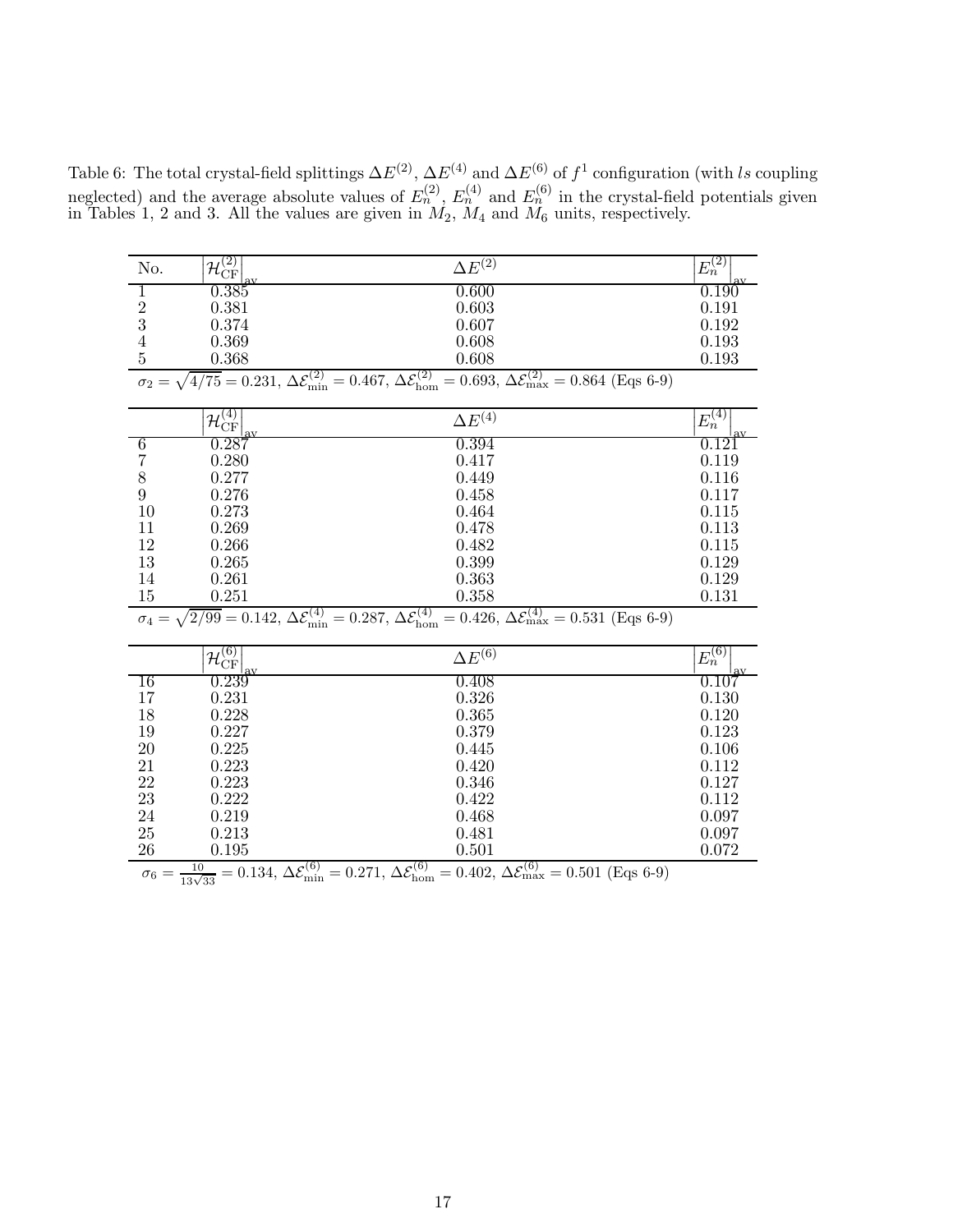Table 7: The total crystal-field splitting  $\Delta E^{(2)}$ ,  $\Delta E^{(4)}$  and  $\Delta E^{(6)}$  of the <sup>3</sup>H<sub>4</sub> state and the average absolute values of  $E_n^{(2)}$ ,  $E_n^{(4)}$  and  $E_n^{(6)}$  in the crystal-field potentials given in Tables 1, 2 and 3. All the values are given in  $M_2$ ,  $M_4$  and  $M_6$  units, respectively.

| No.              | $\mathcal{H}_{\rm CF}^{(2)}$                              | $\Delta E^{(2)}$                                                                                                                                                                  | $E_n^{(2)}$ |
|------------------|-----------------------------------------------------------|-----------------------------------------------------------------------------------------------------------------------------------------------------------------------------------|-------------|
| 1                | 0.385                                                     | 0.504                                                                                                                                                                             | 0.163       |
|                  | 0.381                                                     | 0.543                                                                                                                                                                             | 0.170       |
| $\frac{2}{3}$    | 0.374                                                     | 0.562                                                                                                                                                                             | 0.164       |
| $\overline{4}$   | 0.369                                                     | 0.560                                                                                                                                                                             | 0.164       |
| $\overline{5}$   | 0.368                                                     | 0.524                                                                                                                                                                             | 0.155       |
|                  | $\sigma_2 = 0.184, \Delta \mathcal{E}_{\text{min}}^{(2)}$ | $= 0.370, \Delta \mathcal{E}_{\text{hom}}^{(2)} = 0.570, \Delta \mathcal{E}_{\text{max}}^{(2)} = 0.781 \text{ (Eqs 6-9)}$                                                         |             |
|                  | $\mathcal{H}_{\rm CF}^{(4)}$                              | $\Delta E^{(4)}$                                                                                                                                                                  | $E_n^{(4)}$ |
|                  |                                                           |                                                                                                                                                                                   |             |
| 6                | 0.287                                                     | 0.215                                                                                                                                                                             | 0.079       |
| $\overline{7}$   | 0.280                                                     | 0.227                                                                                                                                                                             | 0.073       |
| $8\,$            | 0.277                                                     | 0.249                                                                                                                                                                             | 0.070       |
| $\boldsymbol{9}$ | 0.276                                                     | 0.241                                                                                                                                                                             | 0.071       |
| 10               | 0.273                                                     | 0.232                                                                                                                                                                             | 0.073       |
| 11               | 0.269                                                     | 0.230                                                                                                                                                                             | 0.064       |
| 12               | 0.266                                                     | 0.232                                                                                                                                                                             | 0.067       |
| 13               | 0.265                                                     | 0.231                                                                                                                                                                             | 0.077       |
| 14               | 0.261                                                     | 0.229                                                                                                                                                                             | 0.076       |
| 15               | 0.251                                                     | 0.196                                                                                                                                                                             | 0.077       |
|                  |                                                           | $\sigma_4 = 0.082, \Delta \mathcal{E}_{\text{min}}^{(4)} = 0.165, \Delta \mathcal{E}_{\text{hom}}^{(4)} = 0.254, \Delta \mathcal{E}_{\text{max}}^{(4)} = 0.348 \text{ (Eqs 6-9)}$ |             |
|                  | $\mathcal{H}_{\rm CF}^{(6)}$                              | $\Delta E^{(6)}$                                                                                                                                                                  | $E_n^{(6)}$ |
|                  |                                                           |                                                                                                                                                                                   |             |
| 16               | 0.239                                                     | 0.202                                                                                                                                                                             | 0.058       |
| 17               | 0.231                                                     | 0.192                                                                                                                                                                             | 0.069       |
| 18               | 0.228                                                     | 0.249                                                                                                                                                                             | 0.051       |
| 19               | 0.227                                                     | 0.212                                                                                                                                                                             | 0.060       |
| 20               | 0.225                                                     | 0.224                                                                                                                                                                             | 0.062       |
| 21               | 0.223                                                     | 0.233                                                                                                                                                                             | 0.059       |
| 22               | 0.223                                                     | 0.245                                                                                                                                                                             | 0.053       |
| 23               | 0.222                                                     | 0.233                                                                                                                                                                             | 0.061       |
| 24               | 0.219                                                     | 0.258                                                                                                                                                                             | 0.052       |
| 25               | 0.213                                                     | 0.208                                                                                                                                                                             | 0.059       |
| 26               | 0.195                                                     | 0.206                                                                                                                                                                             | 0.058       |
|                  | $\Lambda$ $c^{(6)}$<br>0.071                              | $\Lambda$ $c^{(6)}$<br>$0.990 \Lambda c^{(6)}$<br>0.149<br>$0.201$ $(\Gamma_{\alpha\alpha}$ $\beta$ $\Omega)$                                                                     |             |

 $\sigma_6 = 0.071, \Delta \mathcal{E}_{\text{min}}^{(6)} = 0.143, \Delta \mathcal{E}_{\text{hom}}^{(6)} = 0.220, \Delta \mathcal{E}_{\text{max}}^{(6)} = 0.301 \text{ (Eqs 6-9)}$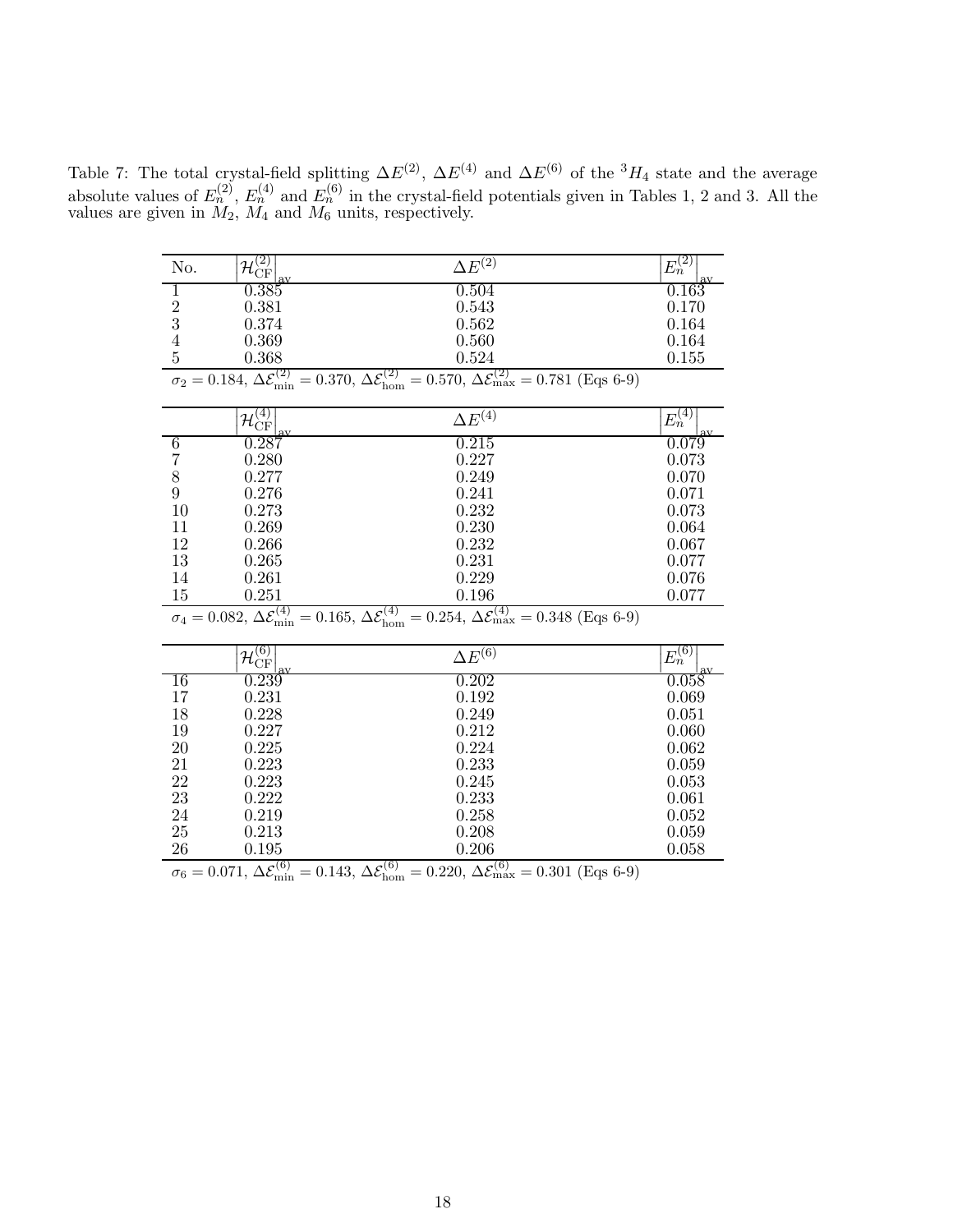#### FIGURE CAPTIONS:

Fig.1. Crystal-field splitting of  $|J=1\rangle$  state – geometrical interpretation (x is the energy) a) general case:  $\Delta \mathcal{E}^{(2)} = x_1 - x_2$ , b)  $\Delta \mathcal{E}_{\text{min}}^{(2)} = x_1 - x_2$ , and c)  $\Delta \mathcal{E}_{\text{hom}}^{(2)} = \Delta \mathcal{E}_{\text{max}}^{(2)} = x_2 - x_3$ .

Fig.2. Nominally allowed  $\Delta \mathcal{E}^{(k)}$  (bold solid borders) and the actual  $\Delta E^{(k)}$  (dashed borders) ranges of the total splittings of the  ${}^3H_4$  state subjected to the iso-modular  $\mathcal{H}_{CF}^{(k)}$ . The  $\Delta \mathcal{E}_{\text{hom}}^{(k)}$  are also given (thin solid lines).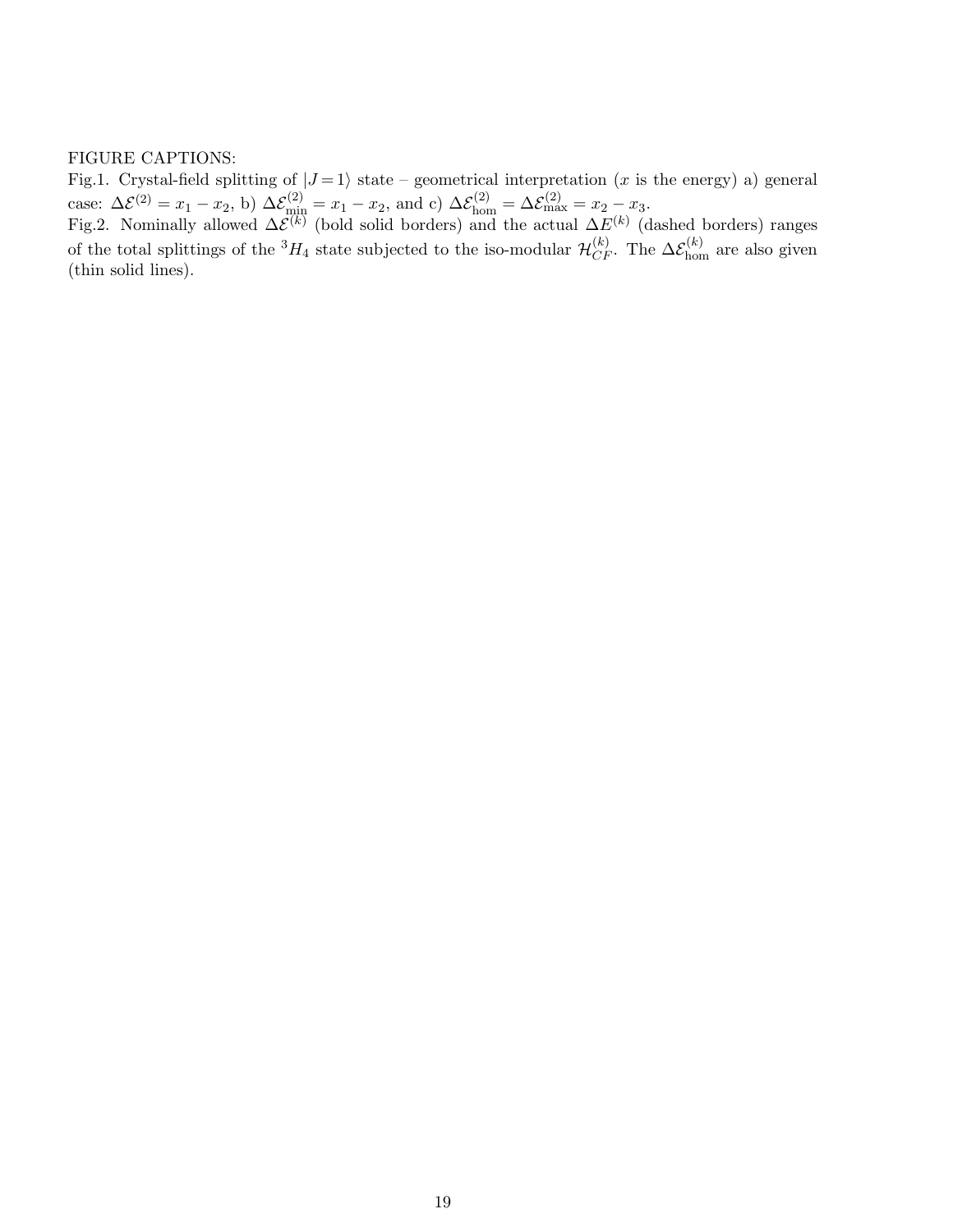

Fig.1